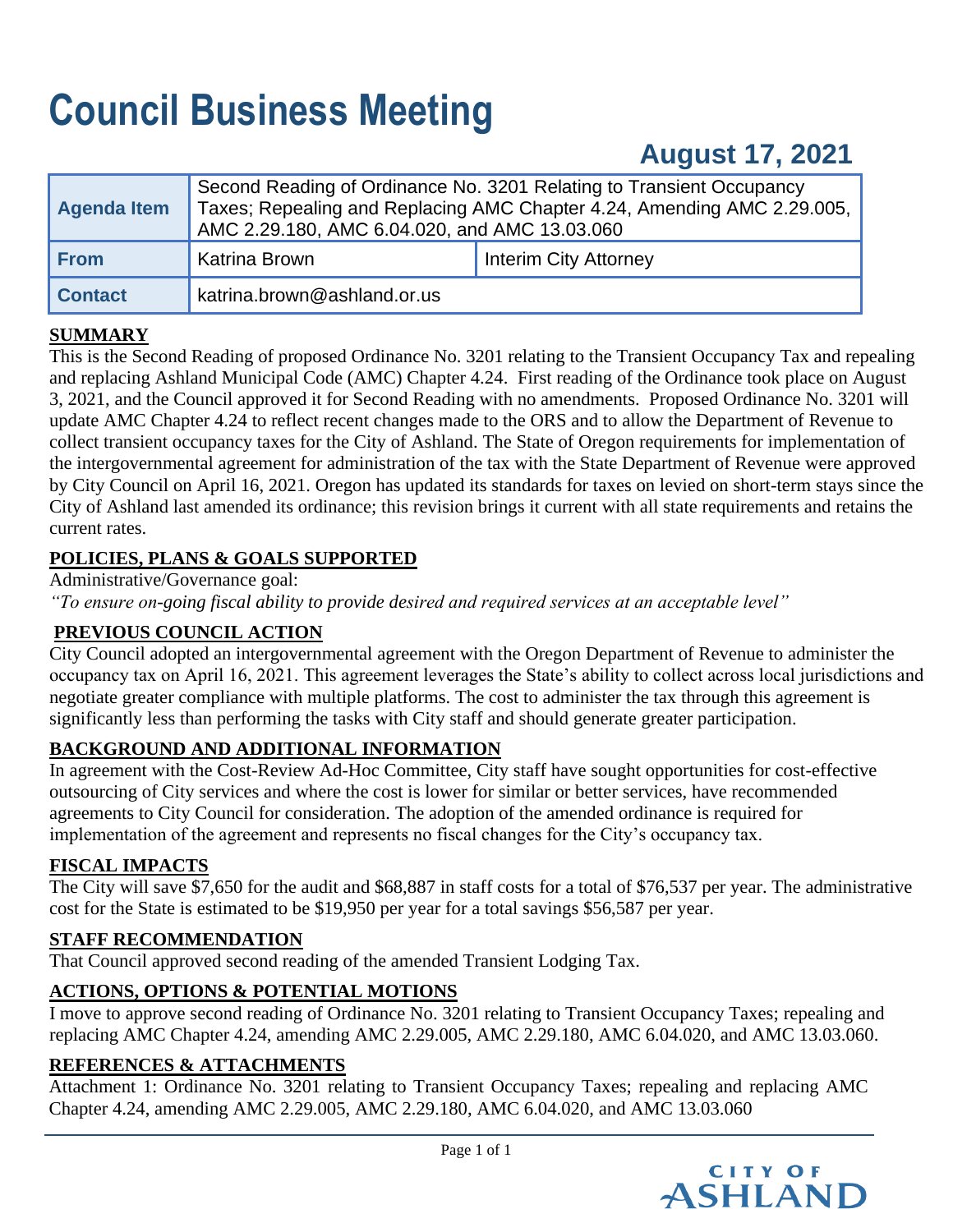| $\mathbf{1}$   | <b>ORDINANCE NO. 3201</b>                                                                      |
|----------------|------------------------------------------------------------------------------------------------|
| $\overline{2}$ | AN ORDINANCE RELATING TO TRANSIENT OCCUPANCY TAXES; REPEALING                                  |
| 3              | AND REPLACING AMC CHAPTER 4.24; AMENDING AMC 2.29.005, AMC 6.04.020,                           |
| 4              | <b>AND AMC 13.03.060</b>                                                                       |
| 5              | Annotated to show deletions and additions to the Ashland Municipal Code sections being         |
| 6              | modified. Deletions are <b>bold lined through</b> , and additions are <b>bold underlined.</b>  |
| 7              | THE PEOPLE OF THE CITY OF ASHLAND DO ORDAIN AS FOLLOWS:                                        |
| 8              | <b>SECTION 1.</b> Ashland Municipal Code Chapter 4.24 is hereby repealed in its entirely and   |
| 9              | replaced as follows:                                                                           |
| 10             | 4.24.020<br>Definitions.                                                                       |
| 11             | The following definitions shall apply to this chapter:                                         |
| 12             | A. "Collection reimbursement charge" means the amount a transient lodging tax collector        |
| 13             | may retain as reimbursement for the costs incurred by the transient lodging tax collector in   |
| 14             | collecting and reporting a transient lodging tax and in maintaining transient lodging tax      |
| 15             | records.                                                                                       |
| 16             | <b>B.</b> "Full Breakfast" means a complete meal served to an occupant as part of the rent and |
| 17             | consisting of a minimum of three (3) prepared food items plus a beverage. The full             |
| 18             | <u>breakfast may not be served in a restaurant open to the general public.</u>                 |
| 19             | C. "Occupancy" means the use or possession, or the right to the use or possession of any       |
| 20             | <u>room or rooms or portion thereof, in any transient lodgings.</u>                            |
| 21             | D. "Occupant" means any individual who exercises occupancy or is entitled to occupancy         |
| 22             | in transient lodging for a period of thirty (30) consecutive calendar days or less, counting   |
| 23             | portions of calendar days as full days.                                                        |
| 24             | E. "Person" means any individual, firm, partnership, joint venture, limited liability          |
| 25             | company, corporation, limited liability partnership, association, host, social club, fraternal |
| 26             | organization, fraternity, sorority, public or private dormitory, joint stock company, estate,  |
| 27             | trust, business trust, receiver, trustee, syndicate, or any other group or combination acting  |
| 28             | as unit.                                                                                       |
| 29             | 111                                                                                            |
| 30             |                                                                                                |
|                |                                                                                                |
|                |                                                                                                |
|                | ORDINANCE NO. 3201<br>Page 1 of 28                                                             |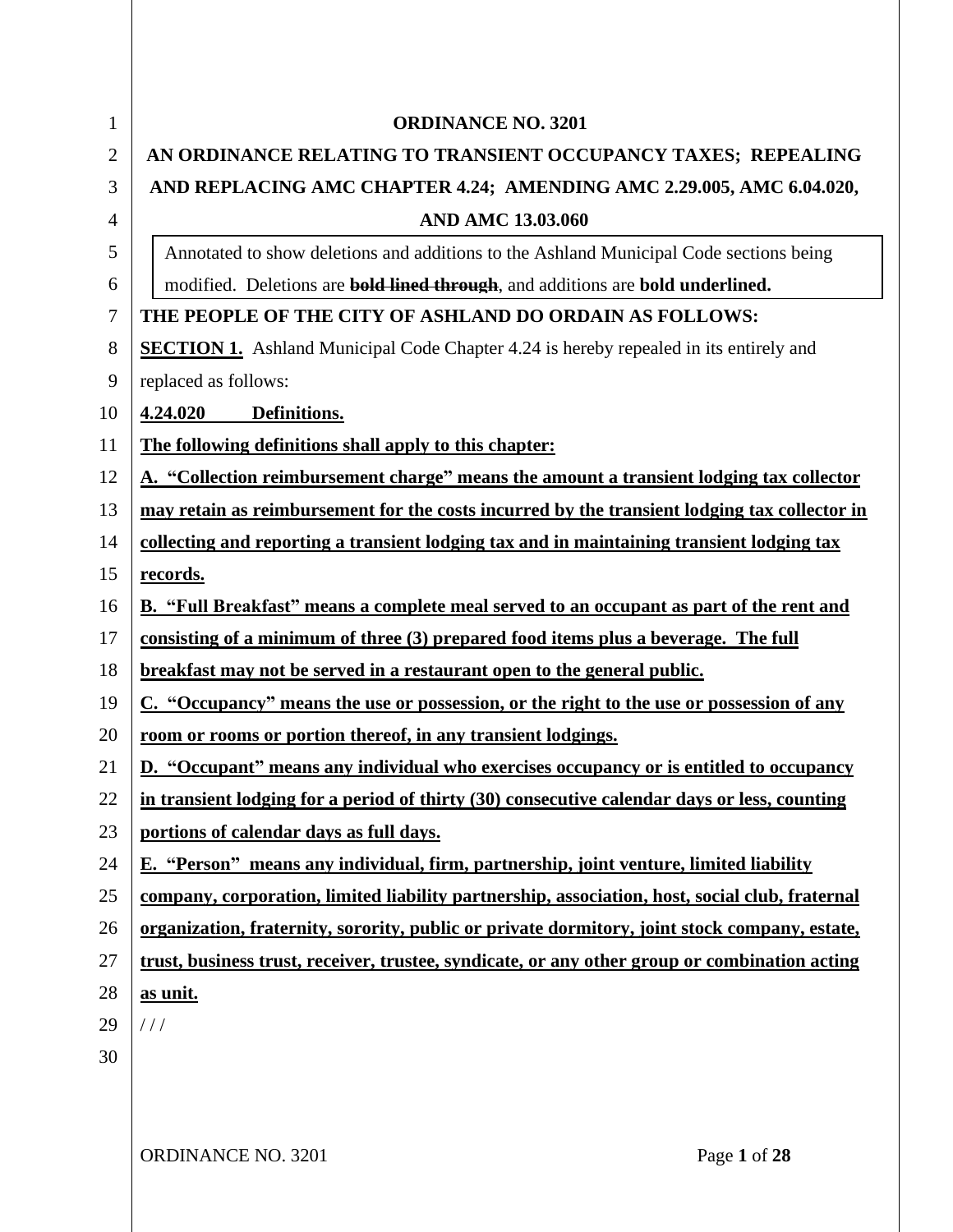| $\mathbf{1}$   | F. "Rent" means the consideration paid or payable by an occupant for the occupancy of           |
|----------------|-------------------------------------------------------------------------------------------------|
| $\overline{2}$ | space in transient lodging valued in money, goods, labor, credits, property, or other           |
| 3              | consideration. If a separate fee is charged for services, goods or commodities and the fee is   |
| 4              | optional, that fee is not included in rent.                                                     |
| 5              | G. "Short-Term Rental" means a house, duplex, multi-plex, apartment, condominium,               |
| 6              | houseboat, trailer, or other residential dwelling unit where a person rents a guest bedroom     |
| $\overline{7}$ | or the entire residential dwelling unit for transient lodging occupancy. Generally, a short-    |
| 8              | term rental is zoned residential or has a building occupancy that only allows for residential   |
| 9              | use.                                                                                            |
| 10             | H. "Short-Term Rental Hosting Platform" means a business or other person that                   |
| 11             | facilitates the retail sale of transient lodging by connecting occupants with transient lodging |
| 12             | providers, either online or in any other manner. Short-term rental hosting platforms are        |
| 13             | transient lodging intermediaries.                                                               |
| 14             | I. "Tax Administrator" means the Director of Finance or the Director's designee.                |
| 15             | J. "Transient lodging" means:                                                                   |
| 16             | (a) Hotel, motel, and inn dwelling units that are used for temporary overnight human            |
| 17             | occupancy;                                                                                      |
| 18             | (b) Spaces used for parking recreational vehicles or erecting tents during periods of           |
| 19             | human occupancy; or                                                                             |
| 20             | (c) Houses, cabins, condominiums, apartment units, or other dwelling units, or portions         |
| 21             | of any of these dwelling units, that are used for temporary human occupancy.                    |
| 22             | "Transient lodging intermediary" means a person other than a transient lodging<br><u>K.</u>     |
| 23             | provider that facilitates the retail sale of transient lodging and:                             |
| 24             | 1. Charges for occupancy of the transient lodging;                                              |
| 25             | 2. Collects the consideration charged for occupancy of the transient lodging; or                |
| 26             | 3. Receives a fee or commission and requires the transient lodging provider to use a            |
| 27             | specified third-party entity to collect the consideration charged for occupancy of the          |
| 28             | transient lodging.                                                                              |
| 29             | L. "Transient lodging provider" means a person that furnishes transient lodging.                |
| 30             | 111                                                                                             |
|                |                                                                                                 |

ORDINANCE NO. 3201 Page 2 of 28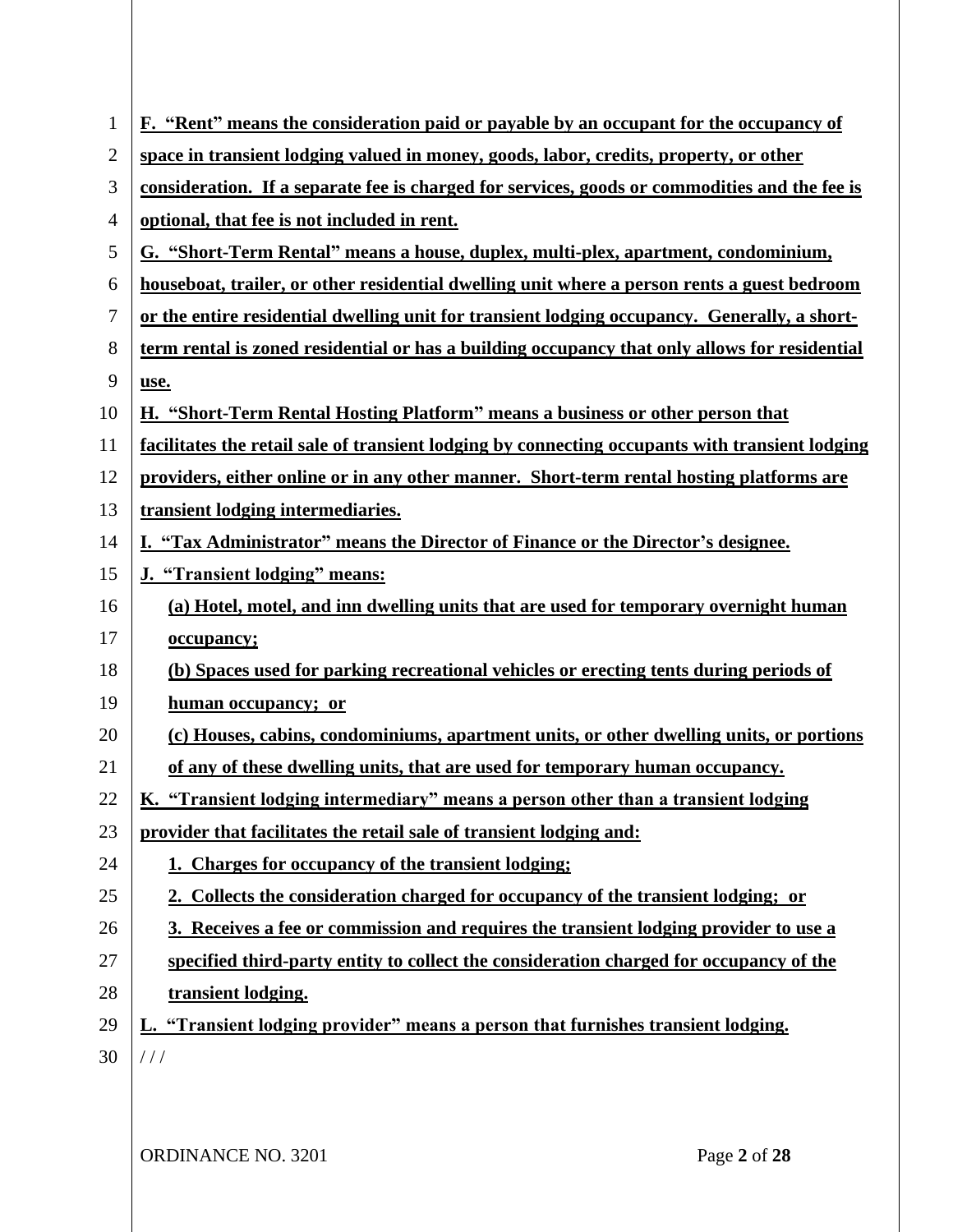| $\mathbf{1}$ | M. "Transient lodging tax," "TLT," or "tax" means the tax imposed on the sale, service, or     |
|--------------|------------------------------------------------------------------------------------------------|
| 2            | furnishing of transient lodging.                                                               |
| 3            | N. "Transient lodging tax collector" means a transient lodging provider or a transient         |
| 4            | lodging intermediary.                                                                          |
| 5            | 4.24.030<br><b>Tax Imposed</b>                                                                 |
| 6            | A. For the privilege of occupancy in any transient lodging, each occupant is subject to and    |
| 7            | must pay a transient lodging tax or "TLT" in the amount set by resolution of the City          |
| 8            | Council. Such TLT is to be paid with the rent to the transient lodging tax collector. TLT      |
| 9            | amounts shall be rounded down to the nearest cent. The transient lodging tax collector         |
| 10           | shall maintain accurate records of all rent charged and TLT payments received. If rent is      |
| 11           | paid in installments, a proportionate share of the TLT shall be paid by the occupant to the    |
| 12           | transient lodging tax collector with each installment unless the occupant pays the entire      |
| 13           | amount with the first payment.                                                                 |
| 14           | B. Bills, receipts, or invoices provided to occupants shall list the TLT separately and must   |
| 15           | accurately state the amount of tax. All amounts listed as TLT on invoices, bills, or receipts  |
| 16           | must be reported as TLT and, after collection, must be turned over to the City, less the       |
| 17           | percent administrative charge.                                                                 |
| 18           | <b>Collection Of Tax By Transient Lodging Tax Collector</b><br>4.24.040                        |
| 19           | A. Every transient lodging tax collector shall collect the TLT at the time rent is paid,       |
| 20           | unless an exemption applies. If payment is by credit card, for purposes of this section,       |
| 21           | payment is made at the time credit card information is provided to the transient lodging       |
| 22           | tax collector, not when the transient lodging tax collector ultimately receives credit for the |
| 23           | transaction. While holding the payment in trust for the City, a transient lodging tax          |
| 24           | collector may commingle the tax proceeds with the transient lodging tax collector's funds,     |
| 25           | but the transient lodging tax collector is not the owner of tax proceeds, except that, when a  |
| 26           | return is filed, the transient lodging tax collector becomes the owner of the administrative   |
| 27           | fee authorized to be retained. Transient lodging tax collectors may choose to file returns     |
| 28           | and remit payment based on amounts accrued but not yet collected. The transient lodging        |
| 29           | tax collector is liable for any TLT that should have been collected from the occupant,         |
| 30           | except in cases of nonpayment of rent by the occupant.                                         |
|              | //                                                                                             |

ORDINANCE NO. 3201 Page **3** of **28**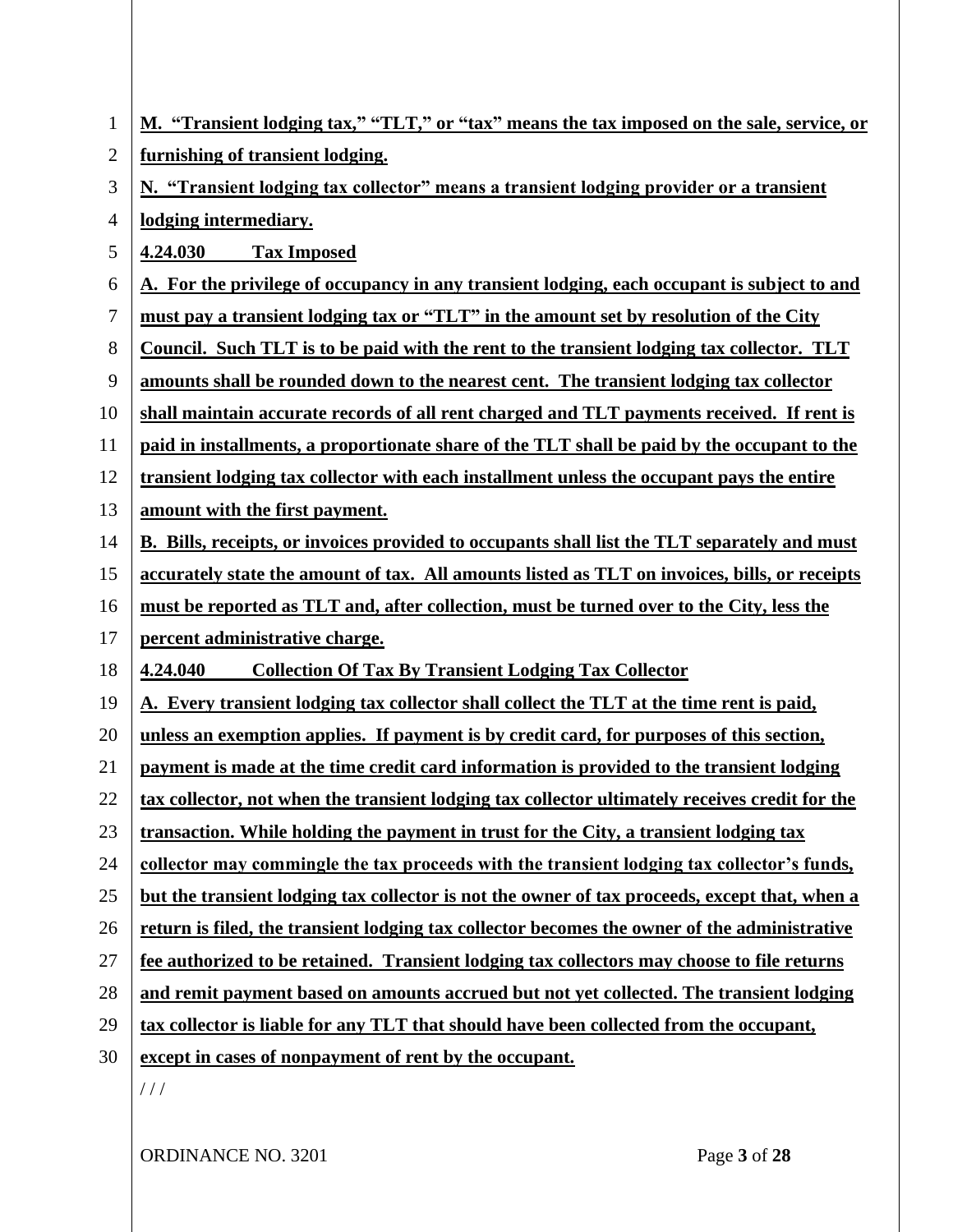| $\mathbf{1}$   | <b>B.</b> Upon the request of the City, transient lodging tax collectors must provide all physical |
|----------------|----------------------------------------------------------------------------------------------------|
| $\overline{2}$ | addresses of transient lodging facilities within the corporate limits of the City and the          |
| 3              | related contact information, including the name and mailing address of the general                 |
| 4              | manager, agent, owner, host, or other responsible person for the location.                         |
| 5              | <b>Short-Term Rental Hosting Platform Fees</b><br>4.24.050                                         |
| 6              | A hosting platform for short-term rentals may collect a fee for booking services in                |
| 7              | connection with short-term rentals only when those short-term rentals are lawfully                 |
| 8              | registered as operators with the City and possess a certificate of authority at the time the       |
| 9              | short-term rental is occupied.                                                                     |
| 10             | 4.24.060<br><b>Liability For Tax</b>                                                               |
| 11             | Transient lodging providers who receive any portion of the rent for transient lodging and          |
| 12             | transient lodging intermediaries that provide booking services are both transient lodging          |
| 13             | tax collectors and are jointly and severally liable for the transient lodging tax.                 |
| 14             | 4.24.070<br><b>Exemptions</b>                                                                      |
| 15             | No transient lodging tax shall be imposed upon:                                                    |
| 16             | A. A dwelling unit in a hospital, health care facility, long-term care facility, or any            |
| 17             | other residential facility that is licensed, registered, or certified by the Oregon                |
| 18             | <b>Department of Human Services or the Oregon Health Authority;</b>                                |
| 19             | <b>B.</b> A dwelling unit in a facility providing treatment for drug or alcohol abuse or           |
| 20             | providing mental health treatment;                                                                 |
| 21             | C. A dwelling unit that is used by members of the general public for temporary human               |
| 22             | occupancy for fewer than thirty (30) days per calendar year;                                       |
| 23             | D. A dwelling unit, the consideration for which is funded through a contract with a                |
| 24             | government agency and the purpose of which is to provide emergency or temporary                    |
| 25             | shelter;                                                                                           |
| 26             | E. A dwelling unit at a nonprofit youth or church camp, nonprofit conference center,               |
| 27             | or other nonprofit facility; or                                                                    |
| 28             | F. A dwelling unit that is leased or otherwise occupied by the same person for a period            |
| 29             | of thirty (30) consecutive days or more during the year. The requirements of this                  |
| 30             | 111                                                                                                |
|                |                                                                                                    |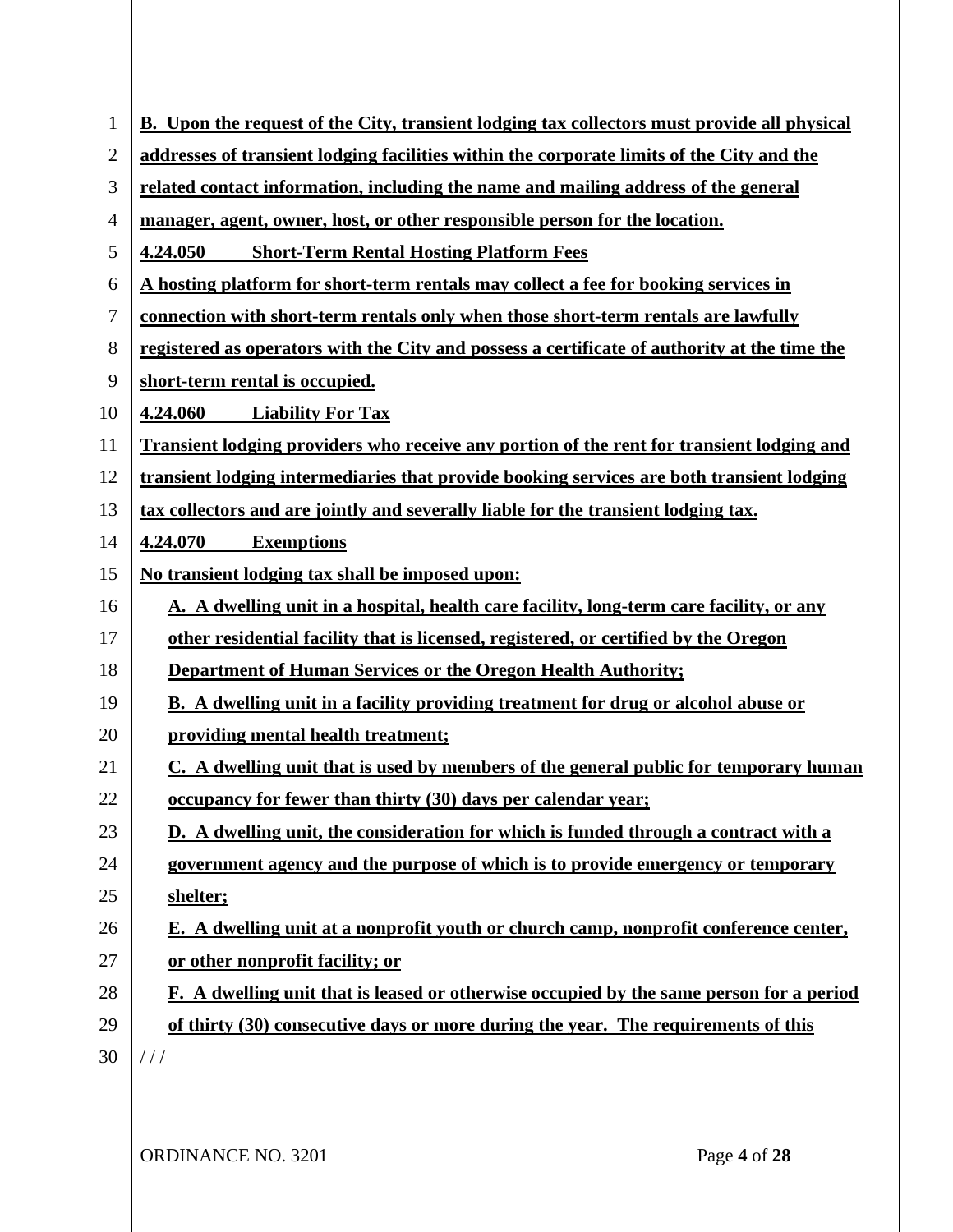| 1              | subsection are satisfied even if the physical dwelling unit changes during the                 |
|----------------|------------------------------------------------------------------------------------------------|
| $\overline{2}$ | consecutive period, and if:                                                                    |
| 3              | 1. All dwelling units occupied are within the same facility; and                               |
| 4              | 2. The person paying consideration for the transient lodging is the same person                |
| 5              | throughout the consecutive period.                                                             |
| 6              | G. Any amount of rent paid that is solely attributable to one (1) full breakfast per day       |
| 7              | for an occupant at a transient lodging. However, in no case shall the exemption exceed         |
| 8              | the greater of ten percent (10%) of the total amount charged per day for rent or \$20.00       |
| 9              | per day. This amount shall be adjusted on July 1 of each year based on the change in           |
| 10             | the Portland Consumer Price Index.                                                             |
| 11             | <u> Registration Of Transient Lodging Provider – Form And Contents – </u><br>4.24.080          |
| 12             | <b>Execution - Certification Of Authority</b>                                                  |
| 13             | A. Every person engaging or about to engage in business as a transient lodging provider        |
| 14             | shall provide a completed registration form to the Tax Administrator within fifteen (15)       |
| 15             | calendar days after commencing business. The registration form shall require the               |
| 16             | transient lodging provider to provide the name of the business, any separate business          |
| 17             | address(es), and such other information as the Tax Administrator may require to                |
| 18             | implement this chapter. Transient lodging providers who own or operate transient lodging       |
| 19             | facilities in the City of Ashland shall provide the address of the transient lodging facility. |
| 20             | The registration form shall be signed by the transient lodging provider. The Tax               |
| 21             | Administrator shall, within fifteen (15) days after registration, issue without charge a       |
| 22             | certificate of authority to collect the TLT. The transient lodging provider's obligation to    |
| 23             | collect the TLT is imposed once rent for transient lodging is paid, even if the registration   |
| 24             | form has not been filed or if the certificate has not been issued. If the rent transaction is  |
| 25             | facilitated online, the certificate of authority must be able to be viewed by the occupant by  |
| 26             | clicking on a link to the certificate of authority at a reasonable place during the payment    |
| 27             | transaction.                                                                                   |
| 28             | B. Certificates shall be non-assignable and non-transferable and shall be surrendered to       |
| 29             | the Tax Administrator when the business is sold or transferred or when a transient lodging     |
| 30             | 111                                                                                            |
|                |                                                                                                |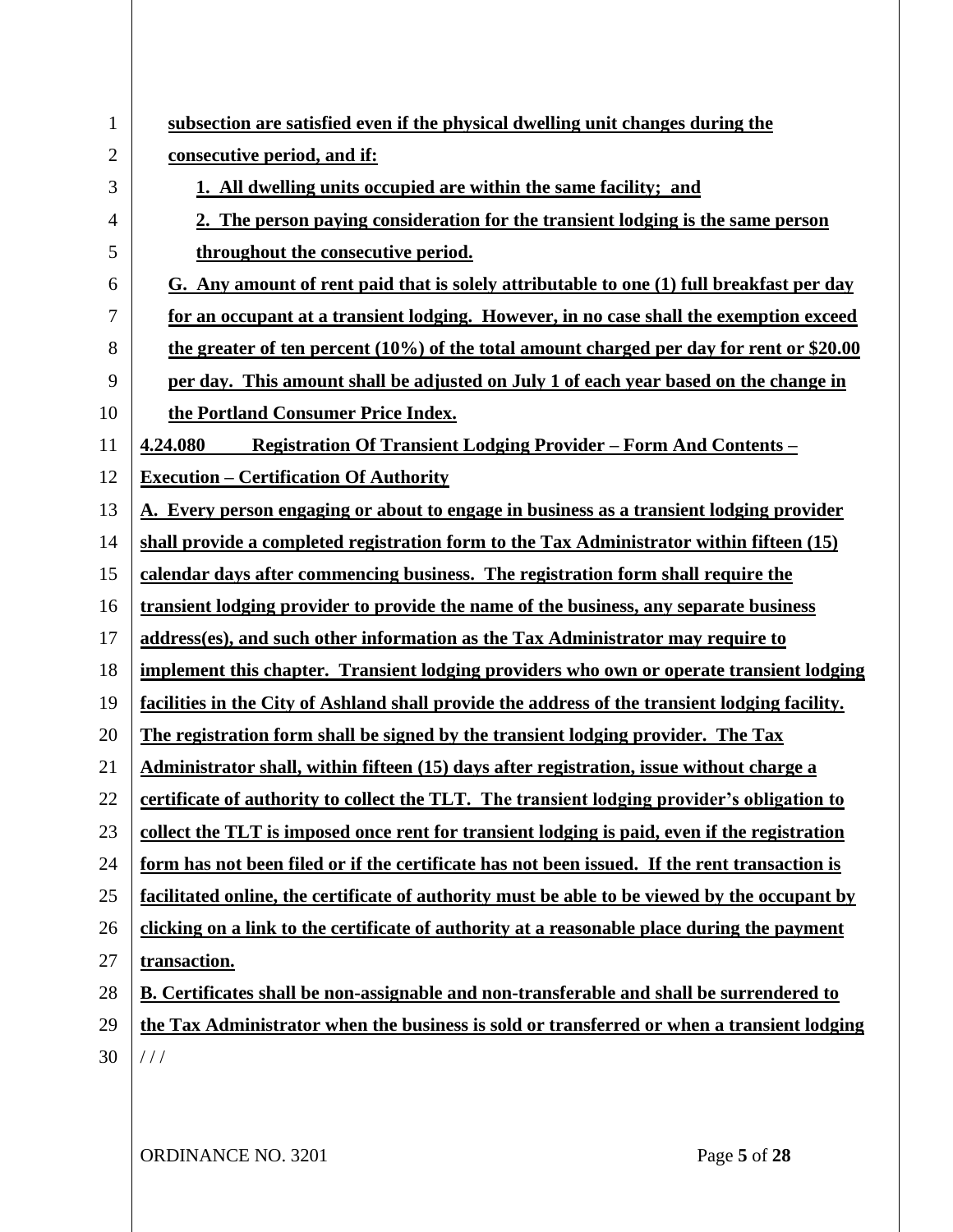| $\mathbf{1}$ | facility ceases to operate at the location specified in the registration form. Each certificate     |
|--------------|-----------------------------------------------------------------------------------------------------|
| 2            | issued to a transient lodging provider for a specific lodging facility shall be prominently         |
| 3            | displayed at the lodging facility and shall include: (1) The name of the transient lodging          |
|              |                                                                                                     |
| 4            | provider; (2) The address of the transient lodging facility; (3) The date the certificate was       |
| 5            | issued; and (4) The certificate number as assigned by the Tax Administrator.                        |
| 6            | <b>Remittances And Returns</b><br>4.24.090                                                          |
| 7            | A. Transient lodging tax collectors must submit a completed tax return form to the Tax              |
| 8            | Administrator on or before the last day of the month following the end of each calendar             |
| 9            | quarter, reporting the amount of tax due during the quarter and accompanied by                      |
| 10           | remittance of all tax collected, less a five percent (5%) administration fee. The tax return        |
| 11           | shall be filed in such form as the Tax Administrator may prescribe. The Tax                         |
| 12           | Administrator, if the Tax Administrator deems it necessary in order to ensure payment or            |
| 13           | facilitate collection of the amount of tax due in any individual case, may require the              |
| 14           | submission of tax returns and remittance of all tax collected and due on an other than a            |
| 15           | quarterly basis.                                                                                    |
| 16           | <b>B.</b> The transient lodging tax collector is entitled to the administration fee. If a transient |
| 17           | lodging facility has multiple owners, they are not entitled to retain additional fees.              |
| 18           | C. Remittances are delinquent if not made by the last day of the month in which they are            |
| 19           | due.                                                                                                |
| 20           | D. Returns shall show the gross rents collected, taxable rents, the total amount of TLT             |
| 21           | collected, and the amount of the administrative fee retained by the transient lodging tax           |
| 22           | collector. Returns shall also show the exempt and excluded rents and the basis for such             |
| 23           | exemptions and exclusions.                                                                          |
| 24           | E. The person required to file the tax return shall deliver the return, together with               |
| 25           | payment of the amount of the tax due, to the Tax Administrator, at the appropriate office,          |
| 26           | either by personal delivery, by mail, or by electronic tax return filed through a reporting         |
| 27           | and payment portal furnished by the Tax Administrator or the Tax Administrator's                    |
| 28           | designee. If the tax return is mailed, the postmark shall be considered the date of delivery.       |
| 29           | F. The Tax Administrator may extend the time for submitting any tax return or                       |
| 30           | 111                                                                                                 |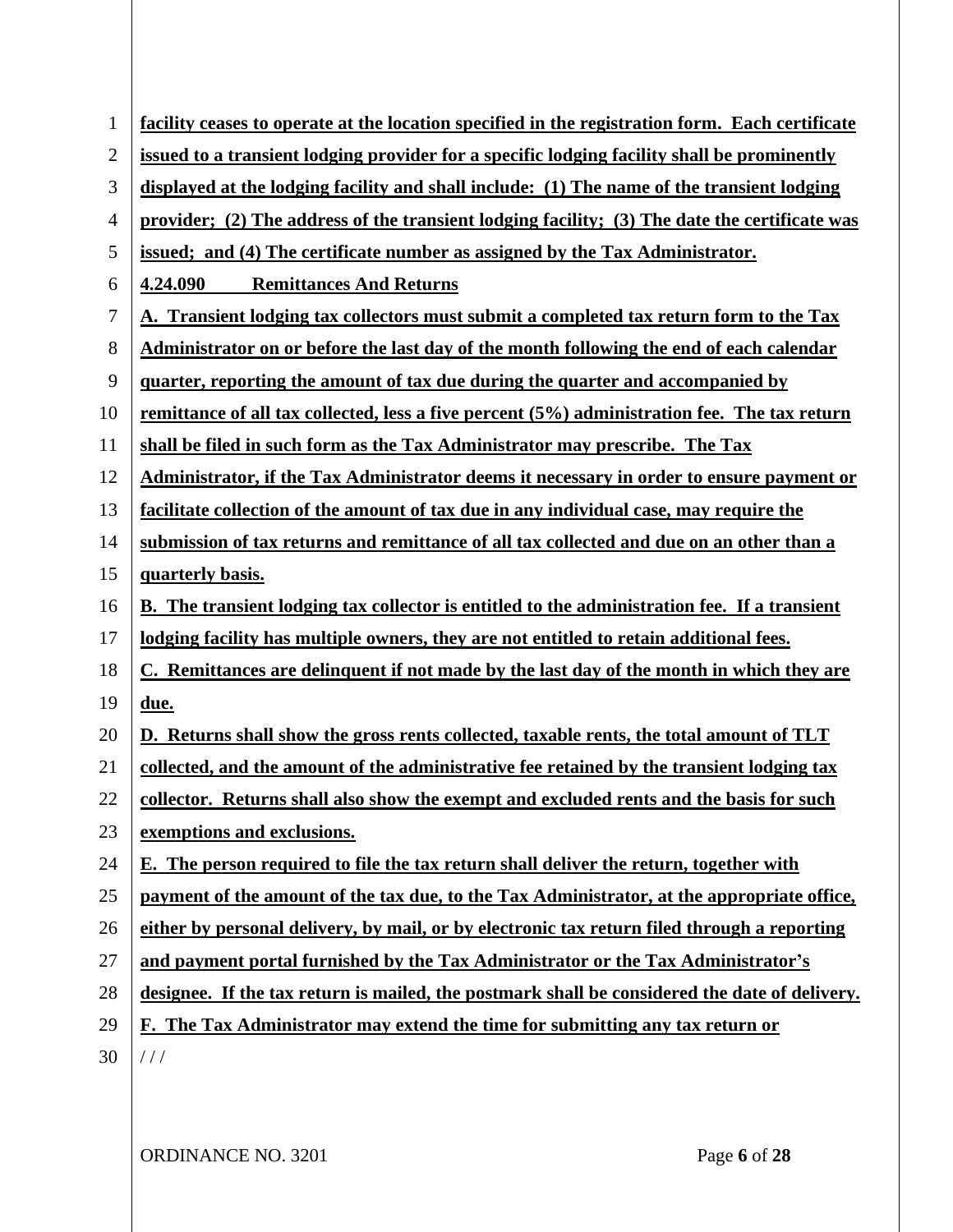| $\mathbf{1}$   | remittance of the tax by up to thirty (30) calendar days. No further extension shall be             |
|----------------|-----------------------------------------------------------------------------------------------------|
| $\overline{2}$ | granted. Any transient lodging tax collector to whom an extension is granted shall pay              |
| 3              | interest at the rate of one percent $(1\%)$ per month on the amount of the remittance due           |
| 4              | without proration for a fraction of a month. If a tax return is not filed, and the remittance       |
| 5              | and interest due is not paid by the end of the extension period granted, then the interest          |
| 6              | shall become a part of the tax for computation of penalties.                                        |
| 7              | PENALTIES AND INTEREST<br>4.24.100                                                                  |
| 8              | A. Interest shall be added to the overall tax amount due at the same rate established under         |
| 9              | ORS 305.220 for each month, or fraction of a month, from the time the return to the Tax             |
| 10             | Administrator was originally required to be filed to the time of payment.                           |
| 11             | <b>B.</b> If a transient lodging tax collector fails to file a return or pay the tax as required, a |
| 12             | penalty shall be imposed in the same manner and amount provided under ORS 314.400.                  |
| 13             | C. Every penalty imposed, and any interest that accrues, becomes a part of the financial            |
| 14             | obligation required to be paid and remitted to the Tax Administrator.                               |
| 15             | D. Taxes, interest, and penalties paid to the Tax Administrator under this section shall be         |
| 16             | distributed to the City's General Fund.                                                             |
| 17             | <b>Deficiency Determination - Fraud, Evasion, Delay</b><br>4.24.110                                 |
| 18             | A. Deficiency Determination. The Tax Administrator may review tax returns and adjust                |
| 19             | the amount due based on the information in the return, on information obtained during a             |
| 20             | review or audit of records, or on the basis of other evidence. In the event of a deficiency,        |
| 21             | the Tax Administrator shall provide written notice of the deficiency to the transient lodging       |
| 22             | tax collector, who shall remit deficiencies within ten (10) business days of the date of receipt    |
| 23             | of the written deficiency notice. Notice may be by personal delivery or certified or                |
| 24             | registered mail.                                                                                    |
| 25             | 1. In reviewing and adjusting tax returns, the Tax Administrator shall offset any                   |
| 26             | amount received in excess of the remittances due against any shortages in remittances.              |
| 27             | 2. Except in the case of fraud or intent to evade the TLT, notice of deficiency                     |
| 28             | determinations shall be issued within three years of the period for which the deficiency            |
| 29             | determination is made.                                                                              |
| 30             | //                                                                                                  |
|                |                                                                                                     |

ORDINANCE NO. 3201 Page **7** of **28**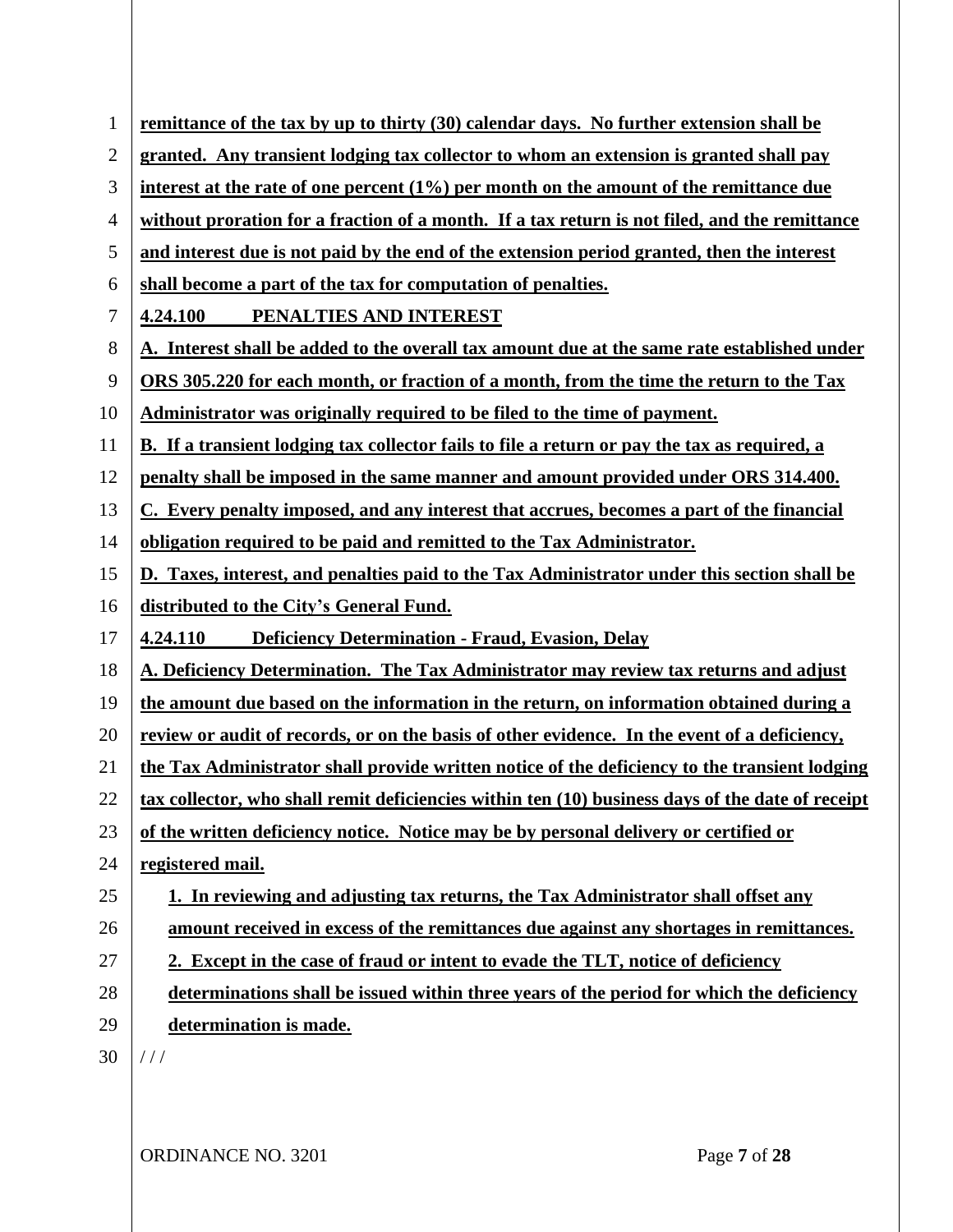| $\mathbf{1}$ | 3. The time to remit deficient payment amounts under this section shall be extended if          |
|--------------|-------------------------------------------------------------------------------------------------|
| 2            | the local tax trustee timely requests a redetermination.                                        |
| 3            | <u>B. Fraud – Refusal to Collect – Evasion. If any transient lodging tax collector fails to</u> |
| 4            | collect, report or remit the tax as required, submits a fraudulent return, or otherwise         |
| 5            | violates or attempts to violate this chapter, the tax administrator shall estimate the tax due, |
| 6            | and calculate the amount owing from the transient lodging tax collector for tax remittance,     |
| 7            | interest and penalties and provide notice to the transient lodging tax collector of the         |
| 8            | assessment. The determination and notice shall be made and mailed within three years of         |
| 9            | the discovery by the tax administrator of the violation. The determination is due and           |
| 10           | payable upon receipt of notice and shall become final 10 business days after the date notice    |
| 11           | was delivered if no petition for redetermination is filed.                                      |
| 12           | Redeterminations<br>4.24.120                                                                    |
| 13           | A. Any person affected by a deficiency determination may file a petition for                    |
| 14           | redetermination with the Tax Administrator within ten (10) business days of service of          |
| 15           | notice of the tax deficiency. A determination becomes final if a petition for                   |
| 16           | redetermination is not timely filed.                                                            |
| 17           | B. If a petition for redetermination is filed within the allowable period, the Tax              |
| 18           | Administrator shall reconsider the determination and grant an oral hearing if requested.        |
| 19           | The petitioner shall be allowed at least twenty (20) business days to prepare for the           |
| 20           | hearing.                                                                                        |
| 21           | C. After considering the petition and all available information, the Tax Administrator          |
| 22           | shall issue a redetermination decision and mail the decision to the petitioner. During the      |
| 23           | redetermination process, the Tax Administrator may agree to a compromise of the amount          |
| 24           | due if there is a good faith dispute over the amount owing.                                     |
| 25           | D. The decision of the Tax Administrator on redetermination becomes final and payment is        |
| 26           | due ten (10) business days after the decision is mailed unless the petitioner files an appeal   |
| 27           | to the City's Hearings Officer within that time. The appeal shall be filed with the Tax         |
| 28           | Administrator. The Hearing Officers's decision shall be final when reduced to writing and       |
| 29           | mailed to the petitioner, and all amounts due and payable must be paid within ten (10)          |
| 30           | 111                                                                                             |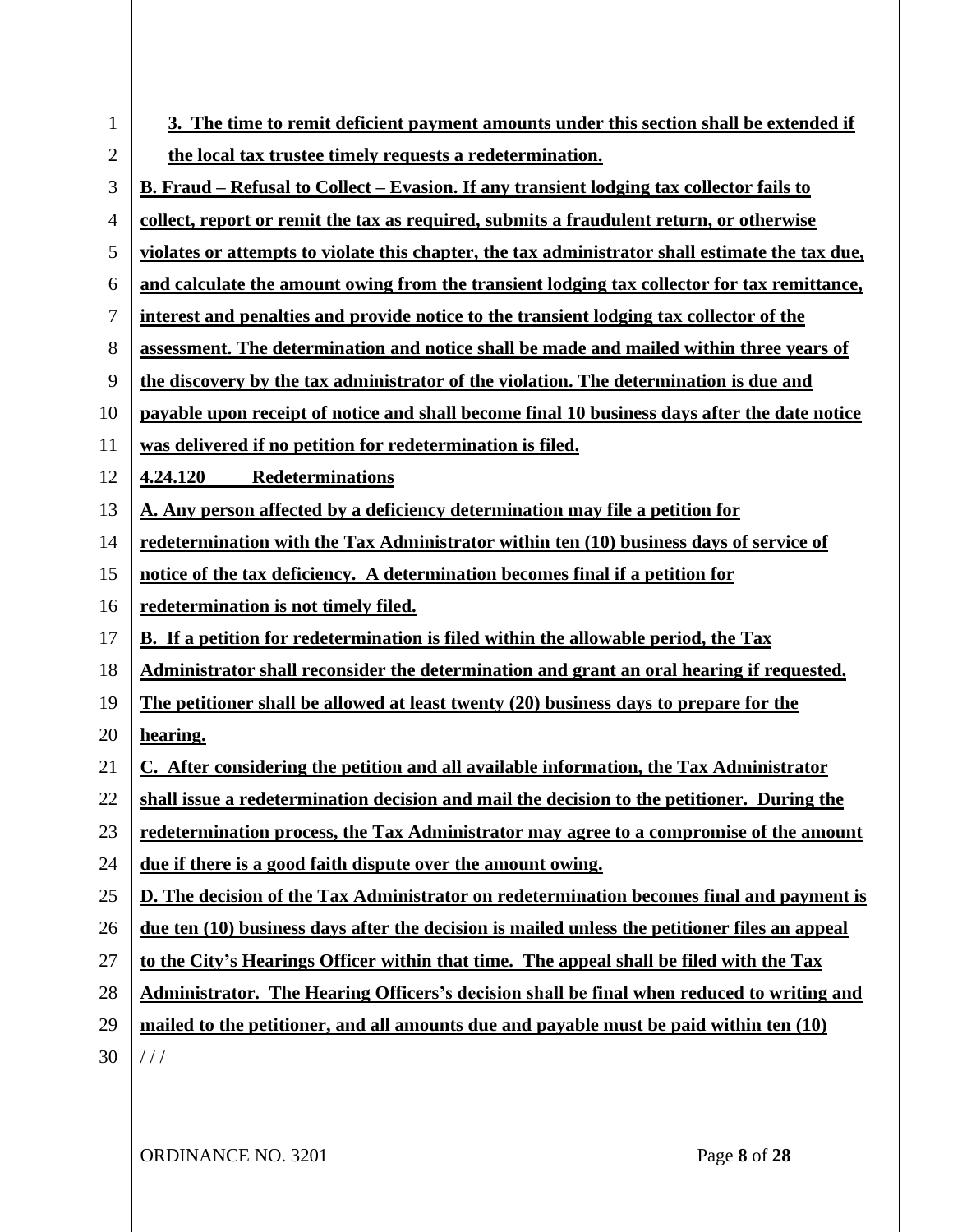| $\mathbf{1}$ | business days of mailing of the Hearings Officer's decision.                                      |
|--------------|---------------------------------------------------------------------------------------------------|
| 2            | 4.24.130<br><b>Collections</b>                                                                    |
| 3            | A. The City or the Oregon Department of Revenue (DOR), if the DOR is the Tax                      |
| 4            | Administrator, may bring a legal action to collect on any amounts owed to the City under          |
| 5            | this chapter. Such legal action shall be commenced within three (3) years after remittance        |
| 6            | is due to the City or within three (3) years after any determination becomes final.               |
| 7            | <b>B.</b> The City or the DOR, if the DOR is the Tax Administrator, is entitled to collect        |
| 8            | reasonable attorneys' fee in any legal action brought to collect any amount owed to the City      |
| 9            | under this chapter.                                                                               |
| 10           | 4.24.140<br>Liens                                                                                 |
| 11           | The City may record a lien in the City's lien docket against any real property owned by a         |
| 12           | transient lodging provider who receives any portion of the rent from a transient lodging          |
| 13           | facility located within the City as to any delinquent remittances by the transient lodging        |
| 14           | provider.                                                                                         |
| 15           | 4.24.150<br><b>Refunds</b>                                                                        |
| 16           | A. Refunds by the City to Transient Lodging Tax Collector. If the transient lodging tax           |
| 17           | collector remits more tax, penalties, or interest than is due, the transient lodging tax          |
| 18           | collector may file a claim in writing stating the facts relating to the claim, within three $(3)$ |
| 19           | years from the date of remittance. If the claim is approved by the Tax Administrator, the         |
| 20           | excess amount shall be either refunded or credited on any amount due from the transient           |
| 21           | lodging tax collector.                                                                            |
| 22           | B. Refunds by the City to Occupant. A transient lodging tax collector may file a claim for        |
| 23           | a refund by filing a claim in writing within three (3) years of payment providing the facts       |
| 24           | relating to the claim for refund. If the Tax Administrator determines that the tax was            |
| 25           | collected and remitted to the City and the occupant was not required to pay the tax or            |
| 26           | overpaid, the City shall issue a refund to the occupant.                                          |
| 27           | C. Refunds by Transient Lodging Tax Collector to Occupant. If an occupant has paid tax            |
| 28           | to a transient lodging tax collector but stays a total of thirty (30) or more consecutive days    |
| 29           | in the same transient lodging facility, the transient lodging tax collector shall refund to the   |
| 30           | 111                                                                                               |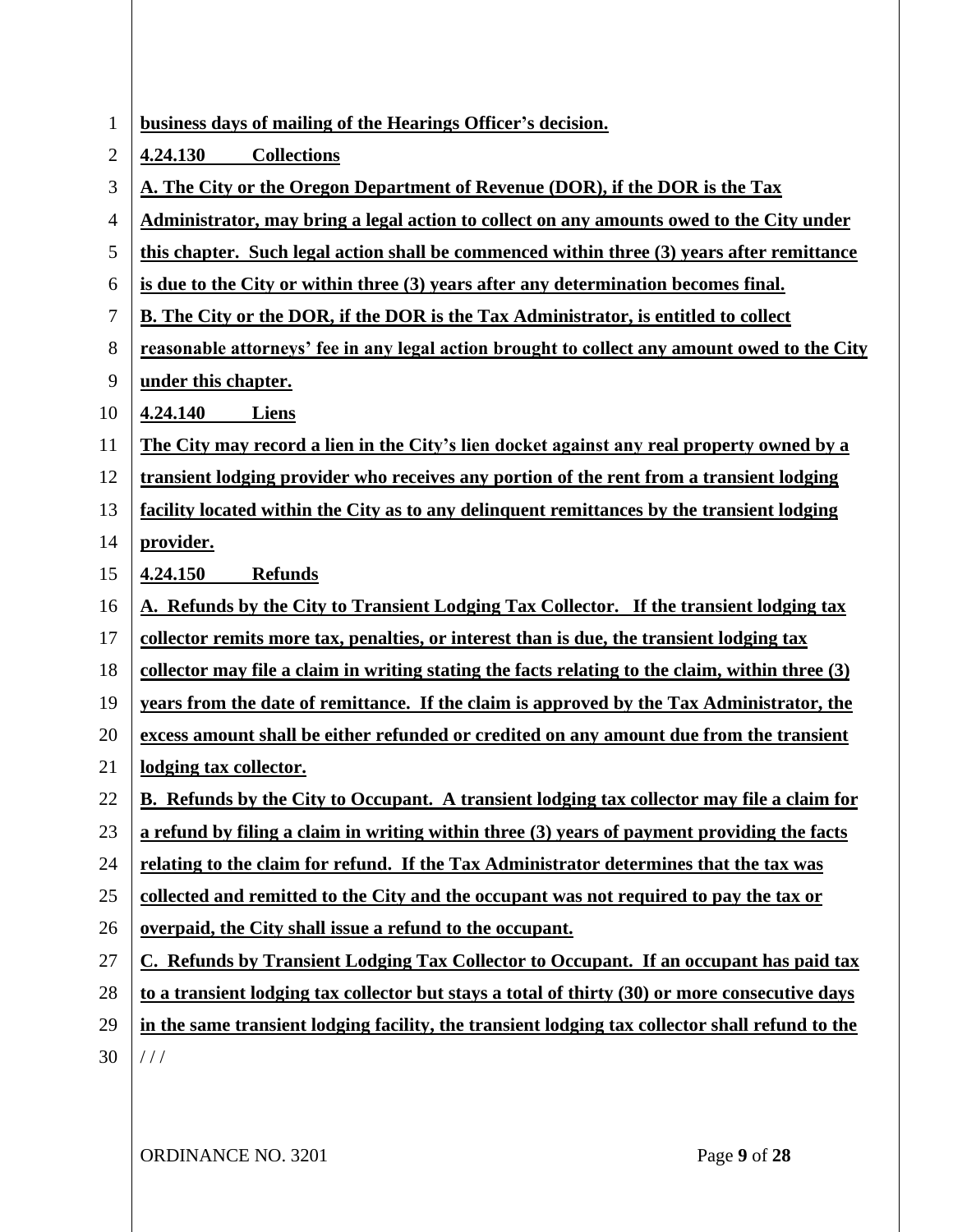| $\mathbf{1}$   | occupant any tax collected for any portion of the continuous stay. The transient lodging            |
|----------------|-----------------------------------------------------------------------------------------------------|
| $\overline{2}$ | tax collector shall account for the collection and refund to the Tax Administrator. If the          |
| 3              | transient lodging tax collector has remitted the tax prior to the refund or credit to the           |
| 4              | <u>occupant, the transient lodging tax collector shall be entitled to a corresponding refund or</u> |
| 5              | offset if the claim for refund is filed within three (3) years from the date of collection.         |
| 6              | D. Burden of Proof. The person claiming the refund shall have the burden of proving the             |
| 7              | facts that establish the basis for the refund.                                                      |
| 8              | <b>Administration</b><br>4.24.150                                                                   |
| 9              | A. Records Required from Local Tax Trustee. Every local tax trustee shall keep records              |
| 10             | of each transaction involving rent and/or collection of TLT. All records shall be retained          |
| 11             | for at least three $(3)$ years and six $(6)$ months.                                                |
| 12             | B. Examination of Records – Investigations. The Tax Administrator or agent may examine              |
| 13             | all records of a local tax trustee relating to the receipt of rent and TLT and to the               |
| 14             | remittance of tax. Such records may be examined during normal business hours and the                |
| 15             | Tax Administrator or agent may obtain copies of the records to audit returns.                       |
| 16             | C. Authority of Tax Administrator. The Tax Administrator shall have the authority to                |
| 17             | adopt rules, regulations, and forms necessary to enforce this chapter and conduct audits.           |
| 18             | Rules and regulations of general application shall be mailed to all registered transient            |
| 19             | lodging providers.                                                                                  |
| 20             | E. Confidential Character of Information Obtained; Disclosure Unlawful.                             |
| 21             | The City shall maintain the confidentiality of information provided by a transient lodging          |
| 22             | tax collector. Nothing in this subsection shall be construed to prevent:                            |
| 23             | 1. The disclosure to, or the examination of records and equipment by, another city                  |
| 24             | official, employee or agent for collection of taxes for the purpose of administering or             |
| 25             | enforcing any provisions of this chapter or collecting city business license fees.                  |
| 26             | 2. Disclosure of information to the transient lodging tax collector and the transient               |
| 27             | lodging tax collector's agents.                                                                     |
| 28             | 3. The disclosure of the names and addresses of any persons to whom certificates of                 |
| 29             | authority have been issued.                                                                         |
| 30             | 111                                                                                                 |
|                |                                                                                                     |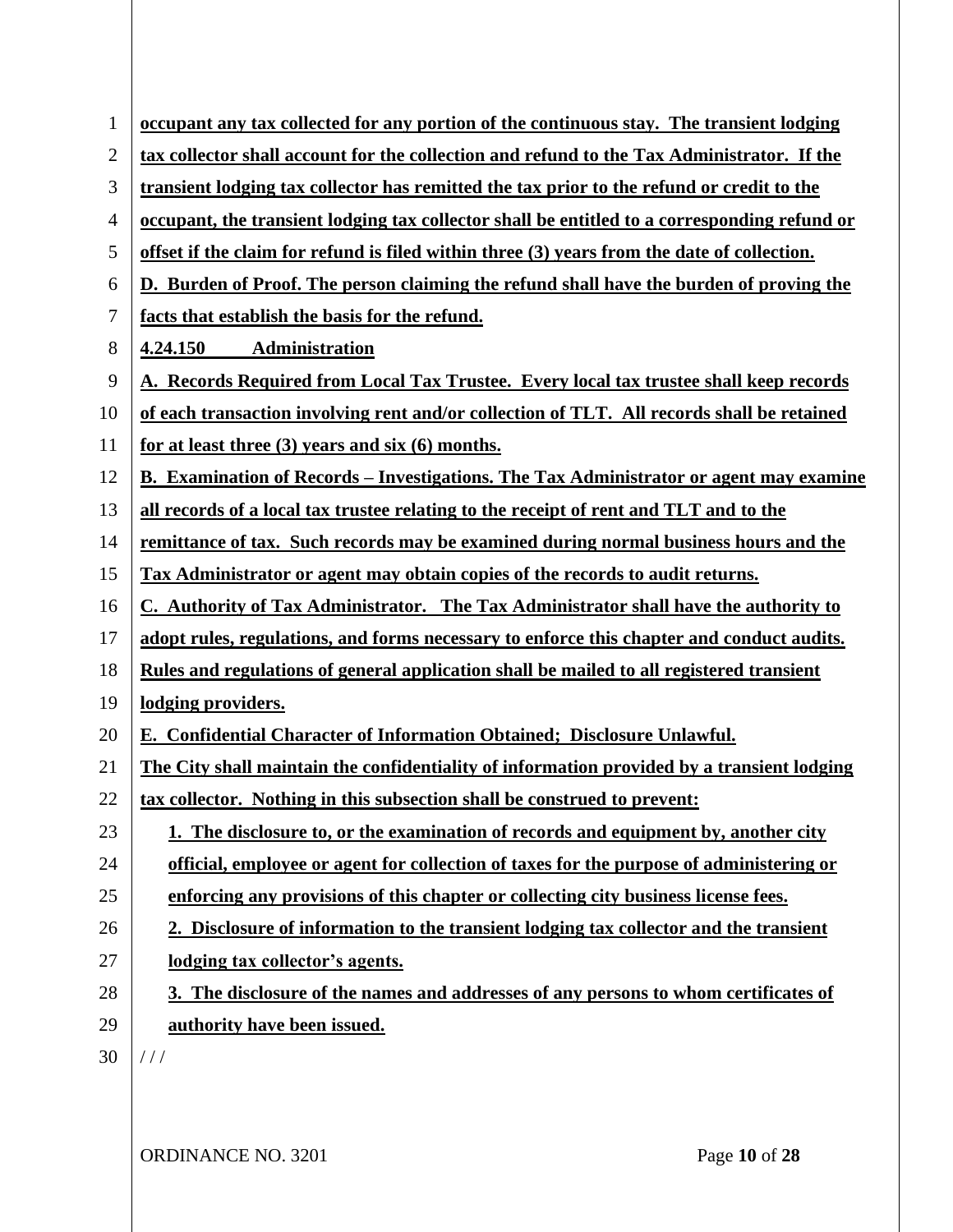| 1              | 4. The disclosure of general statistics regarding taxes collected or business done in the     |
|----------------|-----------------------------------------------------------------------------------------------|
| $\overline{2}$ | City.                                                                                         |
| 3              | 5. Disclosures required by ORS Chapter 192.                                                   |
| 4              | 6. Disclosures required by ORS Chapter 297.                                                   |
| 5              | 4.24.160<br><b>Appeals</b>                                                                    |
| 6              | If the Oregon Department of Revenue is the Tax Administrator, all appeals shall be filed in   |
| 7              | the Oregon Tax Court. [See ORS 305.620(6).] In all other cases, any person aggrieved by       |
| 8              | any decision of the Tax Administrator may appeal to the City's Hearings Officer by filing a   |
| 9              | written appeal with the Tax Administrator within ten (10) business days of the serving or     |
| 10             | mailing of the decision being appealed. The City Recorder shall schedule the hearing before   |
| 11             | the Hearings Officer and provide the appellant notice of the hearing not less than ten (10)   |
| 12             | business days before the hearing. The Hearings Officer may agree to a compromise of the       |
| 13             | amount of tax remittance if there is a good faith dispute over the amount owing.              |
| 14             | 4.24.170 Violations, Penalties.                                                               |
| 15             | A. It shall be unlawful to for any transient lodging tax collector to:                        |
| 16             | 1. Fail or refuse to complay with the requirements of this chapter;                           |
| 17             | 2. Fail or refuse to register as required in this chapter;                                    |
| 18             | 3. Fail or refuse to furnish any tax return required to be made;                              |
| 19             | 4. Fail or refuse to permit inspection of records;                                            |
| 20             | 5. Fail or refuse to furnish a supplemental return or other data required by the Tax          |
| 21             | Administrator;                                                                                |
| 22             | 6. Render a false or fraudulent return or claim; or                                           |
| 23             | 7. Fail, refuse or neglect to remit the tax to the City by the due date.                      |
| 24             | <b>B.</b> A violation of subsection A of this section is a Class I violation. Each day that a |
| 25             | violation remains uncured is a separate infraction.                                           |
| 26             | 4.24.010 Definitions                                                                          |
| 27             | Except where the context otherwise requires, the definitions contained in this section shall  |
| 28             | govern the construction of this chapter:                                                      |
| 29             | A. Person means any individual, firm, partnership, joint venture, association, social club,   |
| 30             | //                                                                                            |
|                |                                                                                               |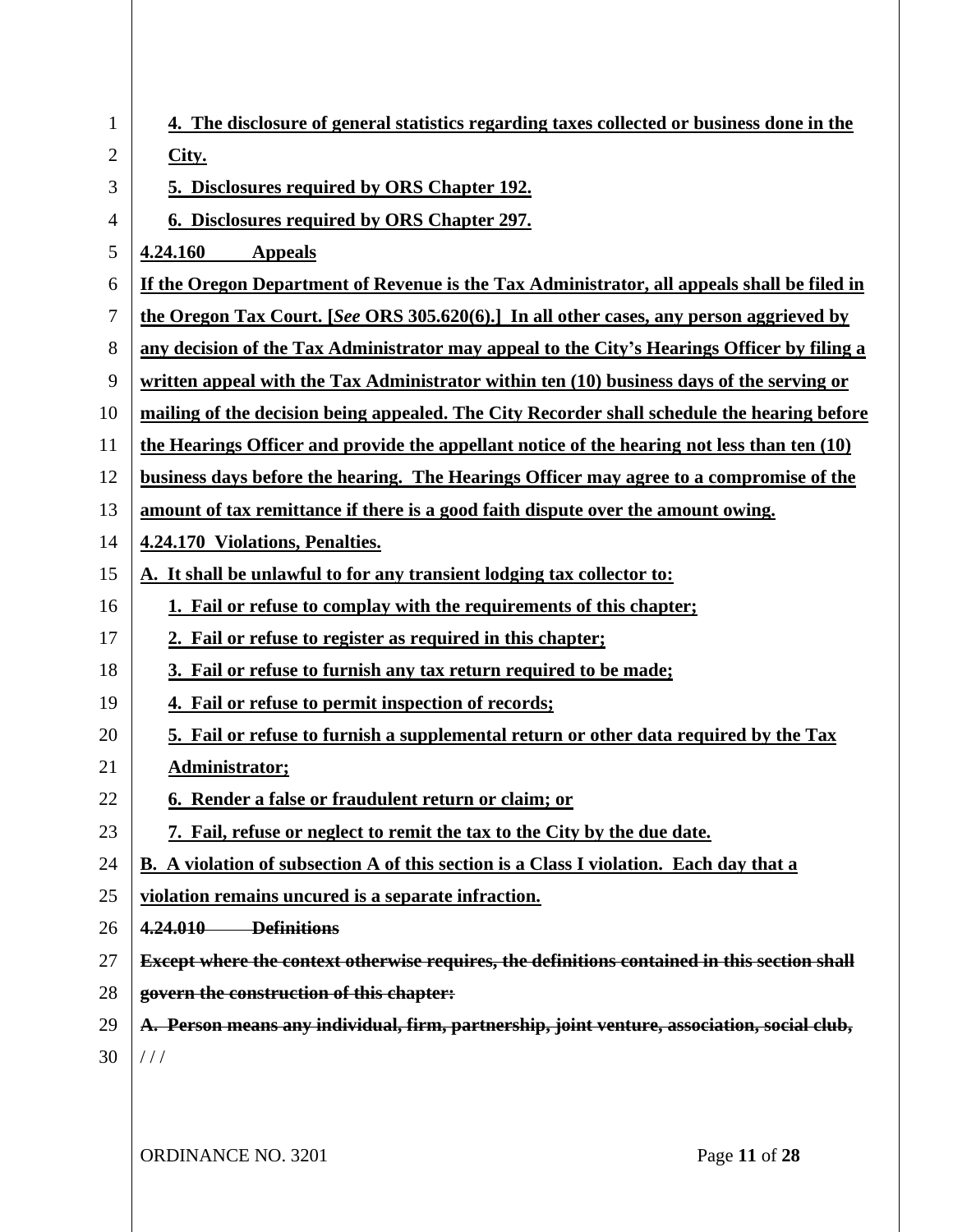1 2 3 4 5 6 7 8 9 10 11 12 13 14 15 16 17 18 19 20 21 22 23 24 25 26 27 28 29 30 **fraternal organization, joint stock company, corporation, estate trust, business trust, receiver, trustee, syndicate, or any other group or combination acting as a unit. B. Transient Lodging means property which is used or designed for occupancy by transients for dwelling, lodging or sleeping purposes and which is rented or intended for rent on a daily or weekly basis to transients for a charge or fee paid or to be paid for rental or use of facilities. C. Occupancy means the use or possession, or the right to the use or possession of any room or rooms or portion thereof, in any transient lodgings. D. Transient means any person who exercises occupancy or is entitled to occupancy in a transient lodging by reason of concession, permit, right of access, license or other agreement for a period of less than thirty (30) consecutive calendar days counting portions of calendar days as full days. Any such person so occupying space in a transient shall be deemed to be a transient until the period of thirty (30) consecutive days transpires unless there is an agreement in writing between the operator and the occupant providing for a longer period of occupancy. E. Rent means the total consideration valued in money paid by a transient for booking, reservations, and occupancy of space in a transient lodging, whether such consideration is received in money, goods, labor or otherwise, including all receipts, cash, credits and property and services of any kind or nature, without a deduction there from whatsoever and whether or not such consideration is received by the operator. In addition to the amount charged for booking, reservations and room lodging, rent includes charges by operator for meals, parking, telephone, and other items unless such charges by operator are separately incurred and specifically itemized on a duplicate customer pre-numbered receipt. F. Operator means the person who is proprietor of the transient lodging, whether in the capacity of owner, lessee, sub-lessee, and mortgagee in possession, licensee or any other capacity. If the operator performs any functions or charges or receives rent through an agent of any type or character other than an employee, the agent shall also be deemed an operator for the purposes of this chapter and shall have the same obligations and liabilities**   $111$ 

ORDINANCE NO. 3201 Page **12** of **28**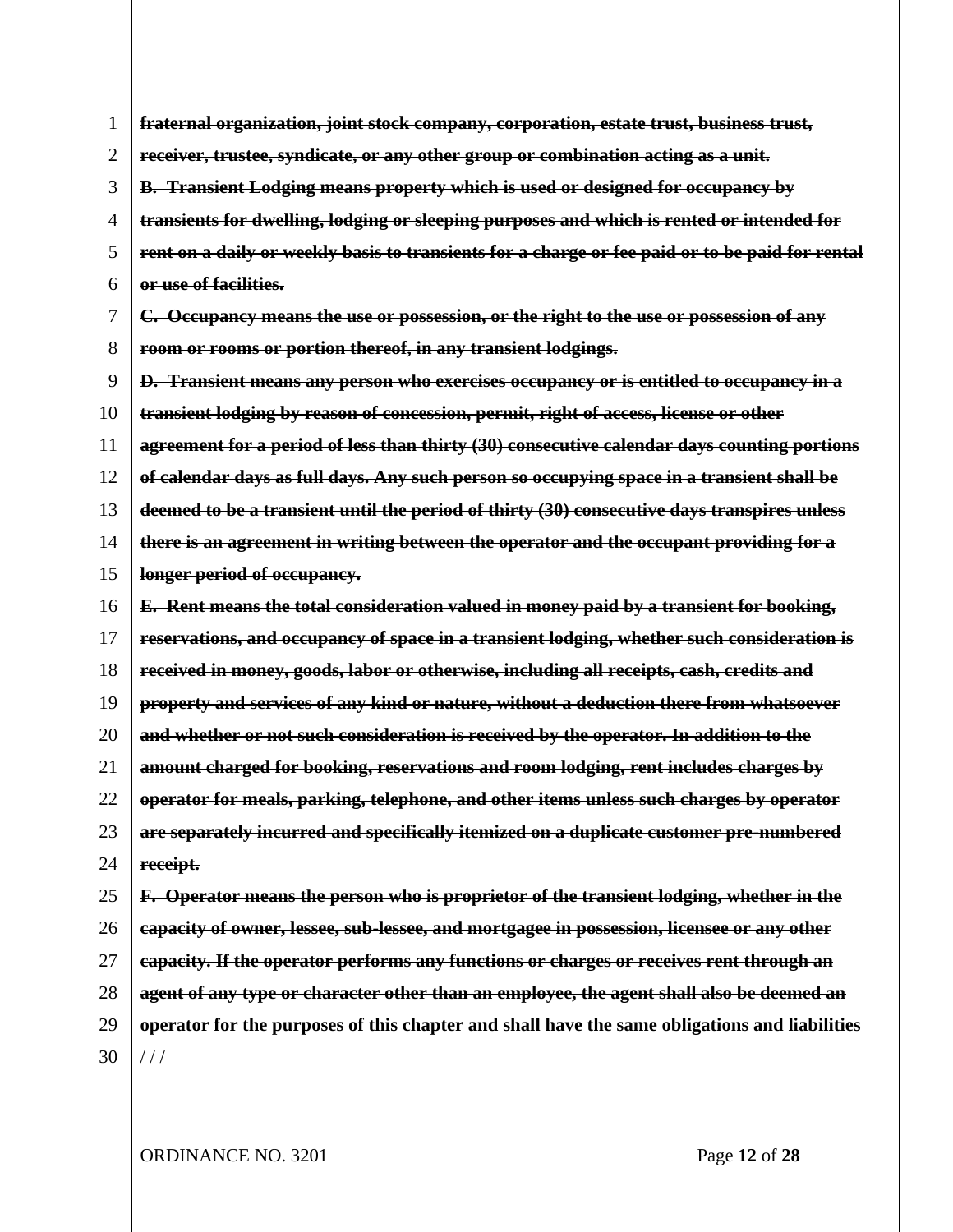1 2 3 4 5 6 7 8 9 10 11 12 13 14 15 16 17 18 19 20 21 22 23 24 25 26 27 28 29 30 **as the principal. Where the operator is a corporation, the term operator also includes each and every member of the Board of Directors of such corporation for the time involved. Where the operator is a partnership or limited liability company, the term operator also includes each and every member thereof for the time involved. Compliance with the provisions of this chapter by either the principal or the agent shall, however, be considered to be compliance by both. G. Tax Administrator means the Director of Finance of the City of Ashland, or designee. H. Recreational Vehicle/Camping Park means a development designed principally for the transient housing of travel trailers, mobile homes, tent trailers, motor homes, and for tent camping. I. Accrual Accounting. A system of accounting in which the operator enters the rent due from a transient into the record when the rent is earned, whether or not it is paid. J. Cash Accounting. A system of accounting in which the operator records the rent due from a transient when it is paid, regardless of when the person occupies the room. K. Full Breakfast. A complete meal served to occupant of the room consisting of a minimum of three prepared items plus beverage. The full breakfast must be served on dinnerware and presented in a common area furnished with table(s) and seating, not in a restaurant open to the public. 4.24.020 Tax Imposed For the privilege of occupancy in any transient lodging, each transient is subject to and must pay a tax in the amount set by separate City Council resolution. Said tax constitutes a debt owed by the transient to the City which is extinguished only by payment to the operator of the transient lodging at the time the rent is paid. The operator must collect and record the tax into the record when rent is collected, if the operator keeps records on the cash basis of accounting, and when earned if the operator keeps records on the accrual accounting basis. If the rent is paid in installments, a proportionate share of the tax must be paid with each installment. The unpaid tax is due upon the transient's ceasing to occupy space in the transient lodging. If for any reason the tax due is not paid to the operator of the transient lodging, the Tax Administrator may require that such tax be paid directly to**   $111$ 

ORDINANCE NO. 3201 Page **13** of **28**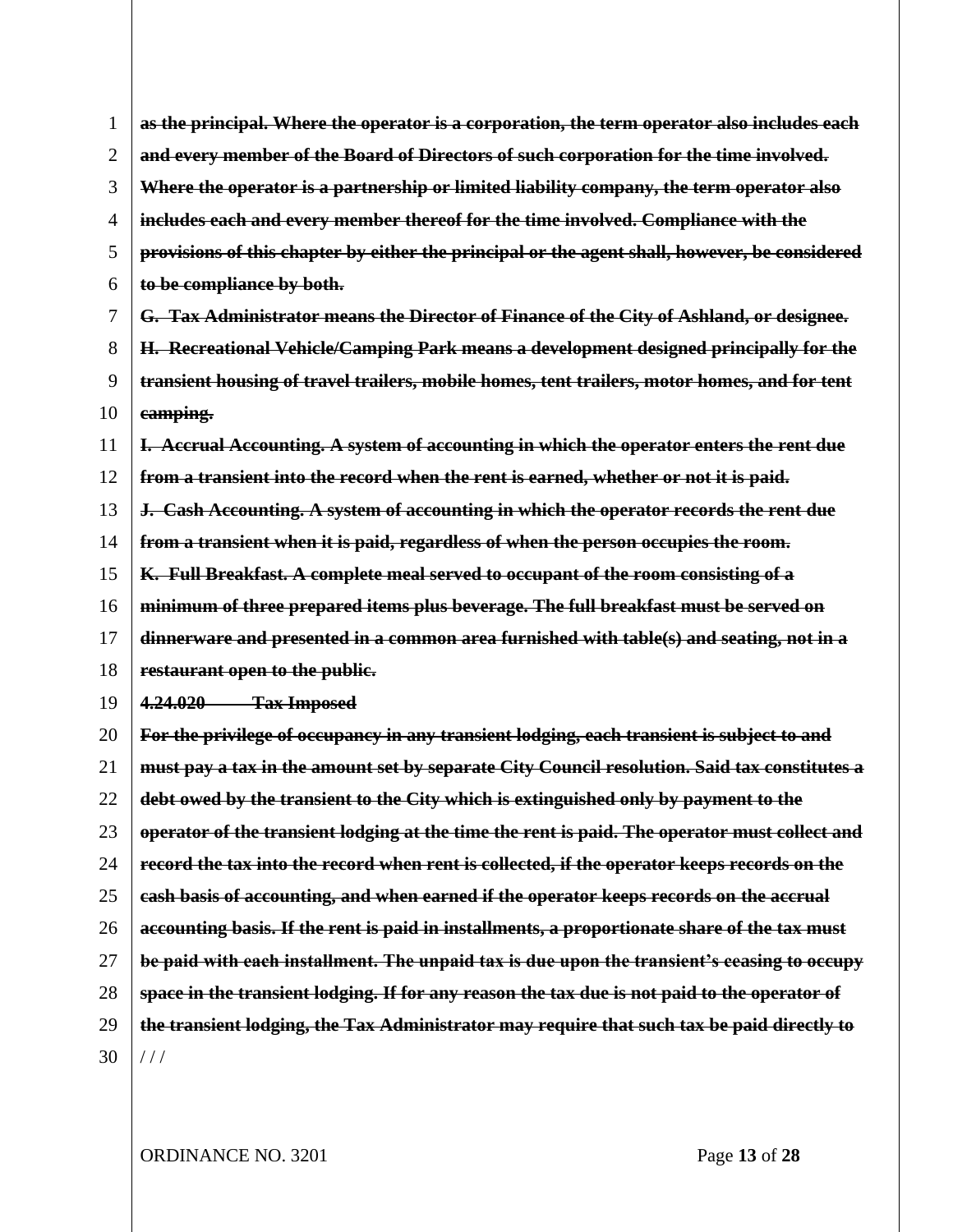1 **the Tax Administrator.**

 $\overline{2}$ **4.24.030 Exemptions**

3 **No tax shall be imposed upon:**

4 **A. Any person as to whom, or any occupancy as to which, it is beyond the power of the** 

5 **City to impose the tax herein provided;**

6 **B. Any occupant whose rent is of a value of \$15.00 or less per day. This amount will be** 

7 **adjusted on July 1 of each year based on the change in the Portland Consumer Price Index.**

8 **C. Any officer or employee of a foreign government who is exempt by reason of express** 

9 **provision of federal law of international treaty.**

10 **D. The amount attributable to one full breakfast per day for a transient at a Bed and** 

- 11 **Breakfast establishment. However, in no case shall the exemption exceed the greater of**
- 12 **10% of the total amount charged per transient or \$10.00 per day. This amount shall be**
- 13 **adjusted on July 1 of each year based on the change in the Portland Consumer Price Index.**
- 14 **E. Any room donated to a nonprofit organization claiming exemption under IRS code 501.**
- 15 **F. Any room rented by the Ashland Interfaith Care Community, or such other**
- 16 **organization specifically recognized by the City Council for providing services to the**

17 **homeless, for occupancy by a homeless person or persons.**

- 18 **G. Any hostel, as defined in AMC [18.08.315.](https://ashland.municipal.codes/AMC/18.08.315)**
- 19 20 **H. Any home occasionally exchanged with a home outside the City without payment of rent.**

21 **No exemption shall be granted except upon written claim therefore made at the time rent is** 

22 **collected and under penalty of perjury upon a form prescribed by the Tax Administrator.** 

- 23 **4.24.040 Operator's Duties**
- 24 25 **Each operator shall collect the tax imposed by this chapter, to the same extent and at the same time as the rent is collected from every transient. The amount of tax shall be**
- 26 **separately stated from the amount of the rent charged, and each transient shall, upon**
- 27 **demand, receive a receipt for payment from the operator. No operator of a hotel shall**
- 28 **advertise or state in any manner, whether directly or indirectly, that the tax or any part**
- 29 **thereof will be assumed or absorbed by the operator, or that it will not be added to the**
- 30

 $1/1$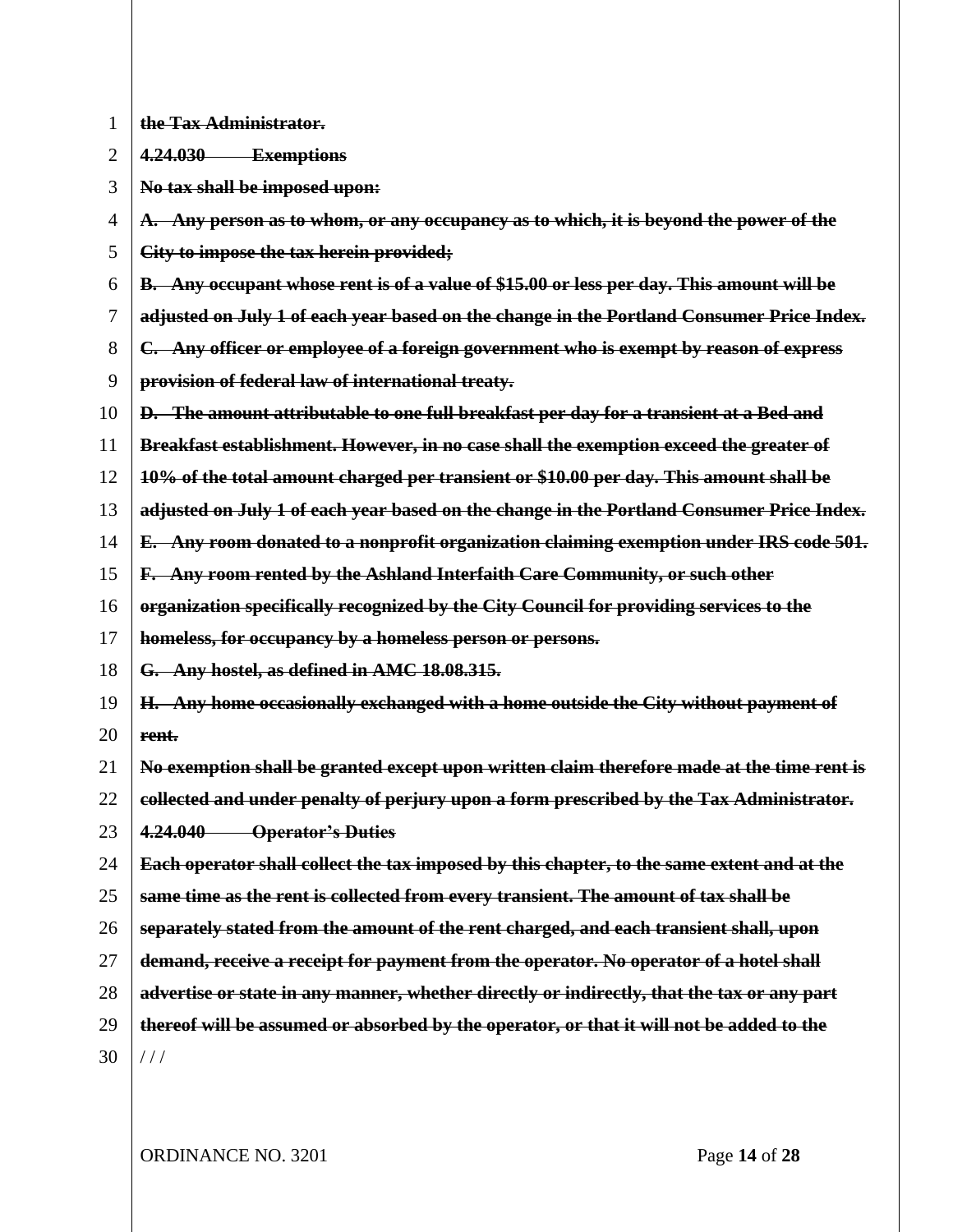| $\mathbf{1}$   | rent, or that, if added, any part will be refunded except in the manner hereafter provided.    |
|----------------|------------------------------------------------------------------------------------------------|
| $\overline{2}$ | Every operator required to collect the tax imposed herein shall be entitled to retain five     |
| 3              | percent (5%) of all taxes collected to defray the costs of collections and remittance.         |
| 4              | 4.24.050 Registration                                                                          |
| 5              | Within thirty (30) days after the date of adoption of this chapter or within thirty (30) days  |
| 6              | after commencing business, whichever is later, each operator of any transient lodging must     |
| 7              | register said transient lodging with the Tax Administrator and obtain from him/her a           |
| 8              | "Transient Occupancy Registration Certificate" to be at all times posted in a conspicuous      |
| 9              | place on the premises. Said certificate shall, among other things, state the following:        |
| 10             | A. The name of the operator;                                                                   |
| 11             | <b>B.</b> The address of the transient lodging;                                                |
| 12             | C. The date upon which the certificate was issued; and                                         |
| 13             | <b>D.</b> The following statement:                                                             |
| 14             | "This Transient Occupancy Registration Certificate signifies that the person named on          |
| 15             | the face hereof has fulfilled the requirements of this part by registering with the Tax        |
| 16             | Administrator for the purpose of collecting from transients the Transient Occupancy Tax        |
| 17             | and remitting said tax to the Tax Administrator. This certificate does not authorize any       |
| 18             | person to conduct any unlawful business or to conduct any lawful business in an unlawful       |
| 19             | manner, nor to operate a transient lodging without strictly complying with all local           |
| 20             | applicable laws, including but not limited to those requiring a permit from any board,         |
| 21             | commission, department or office of this City. This certificate does not constitute a permit." |
| 22             | 4.24.060 Reporting and Remitting                                                               |
| 23             | Each operator must, on or before the 25th day of the month following the end of each           |
| 24             | calendar quarter (in the months of April, July, October and January), make a return to the     |
| 25             | Tax Administrator, on forms provided by the City, of the total rents charged and received      |
| 26             | and the amount of tax collected for transient occupancies. At the time the return is filed,    |
| 27             | the full amount of the tax collected must be remitted to the Tax Administrator. The Tax        |
| 28             | Administrator may establish shorter reporting periods for any certificate holder if he/she     |
| 29             | deems it necessary in order to insure collection of the tax and the Administrator may          |
| 30             | //                                                                                             |
|                |                                                                                                |

ORDINANCE NO. 3201 Page **15** of **28**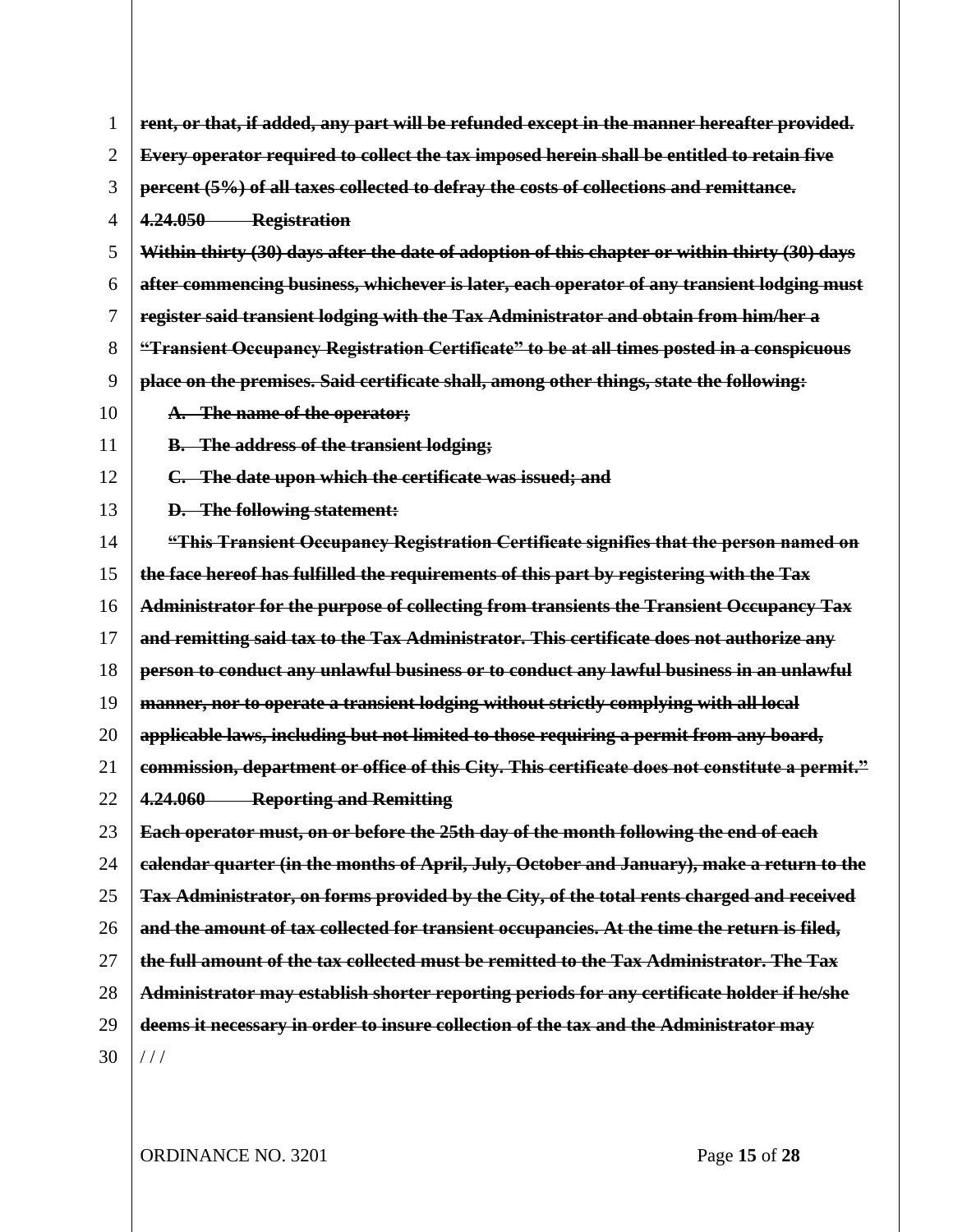<span id="page-16-1"></span><span id="page-16-0"></span>

| 1              | require further information in the return relevant to payment of the liability. Returns and       |
|----------------|---------------------------------------------------------------------------------------------------|
| $\overline{2}$ | payments are due immediately upon cessation of business for any reason. All taxes                 |
| 3              | collected by operators pursuant to this chapter will be held in trust for the account of the      |
| 4              | City until payment thereof is made to the Tax Administrator. (Ord. 3089, amended,                 |
| 5              | 10/01/2013; Ord. 2632, amended, 1991; Ord. 1907, amended, 1977)                                   |
| 6              | 4.24.070 Penalties and Interest                                                                   |
| 7              | A. Original Delinquency. Any operator, who fails to remit any portion of any tax imposed          |
| 8              | by this chapter within the time required, must pay a penalty of ten percent (10%) of the          |
| 9              | amount of the tax, in addition to the amount of the tax.                                          |
| 10             | <b>B.</b> Continued Delinquency. Any operator who fails to remit any delinquent remittance on     |
| 11             | or before a period of thirty (30) days following the date on which the remittance first           |
| 12             | became delinquent, must pay a second delinquency penalty of ten (10%) percent of the              |
| 13             | amount of the tax in addition to the amount of the tax and the ten (10%) percent penalty          |
| 14             | first imposed.                                                                                    |
| 15             | C. Fraud. If the Tax Administrator determines that the nonpayment of any remittance               |
| 16             | due under this chapter is due to fraud, a penalty of twenty-five (25%) percent of the             |
| 17             | amount of the tax will be added thereto in addition to the penalties stated in subparagraphs      |
| 18             | A and B of this section.                                                                          |
| 19             | <b>D.</b> Interest. In addition to the penalties imposed, any operator who fails to remit any tax |
| 20             | imposed by this chapter must pay interest at the rate of one percent (1%) per month or            |
| 21             | fraction thereof on the amount of the tax, exclusive of penalties, from the date on which the     |
| 22             | remittance first became delinquent until paid.                                                    |
| 23             | <b>E.</b> Penalties Merged with Tax. Every penalty imposed and such interest as accrues under     |
| 24             | the provisions of this section shall become a part of the tax herein required to be paid.         |
| 25             | F. Waiver of Penalties. Penalties and interest for certain late tax payments may be waived        |
| 26             | pursuant to AMC 2.28.045.D. (Ord. 3089, amended, 10/01/2013; Ord. 2983, amended,                  |
| 27             | 05/05/2009                                                                                        |
| 28             | <b>Failure to Collect and Report Tax - Determination of Tax by Tax</b><br>4.24.080                |
| 29             | <b>Administrator</b>                                                                              |
| 30             | 111                                                                                               |
|                |                                                                                                   |

ORDINANCE NO. 3201 Page **16** of **28**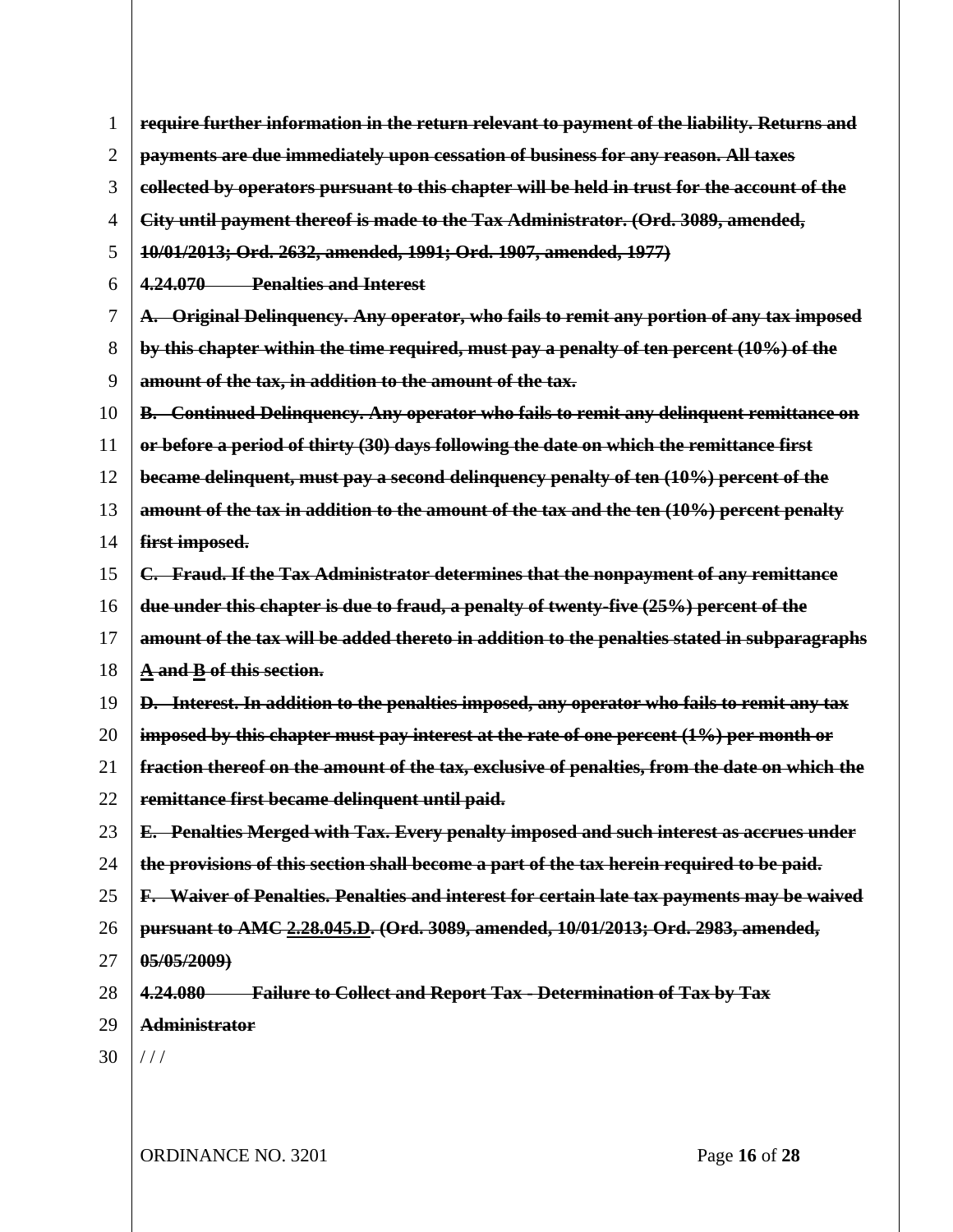<span id="page-17-0"></span>

| 1              | If any operator should fail to keep adequate records or refuse to collect said tax, or to     |
|----------------|-----------------------------------------------------------------------------------------------|
| $\overline{2}$ | make, within the time provided in this chapter, any report and remittance of said tax or      |
| 3              | any portion thereof required by this chapter, the Tax Administrator shall proceed in such     |
| 4              | manner as deemed best to obtain facts and information on which to base the estimate of the    |
| 5              | tax due. As soon as the Tax Administrator procures such facts and information as is able to   |
| 6              | be obtained, upon which to base the assessment of any tax imposed by this chapter and         |
| 7              | payable by any operator who has failed or refused to collect the same and to make such        |
| 8              | report and remittance, the administrator shall proceed to determine and assess against        |
| 9              | such operator the tax, interest and penalties provided for by this chapter. In case such      |
| 10             | determination is made, the Tax Administrator shall give a notice of the amount so assessed    |
| 11             | by having it served personally or by depositing it in the United States mail, postage         |
| 12             | prepaid, addressed to the operator so assessed at the last known place of address. Such       |
| 13             | operator may within ten (10) days after the serving or mailing of such notice make an         |
| 14             | appeal of such determination as provided in Section 4.24.090 of this chapter. If no appeal is |
| 15             | filed, the Tax Administrator's determination is final and the amount thereby is               |
| 16             | immediately due and payable. (Ord. 3089, amended, 10/01/2013; Ord. 2632, amended,             |
| 17             | 1991                                                                                          |
| 18             | 4,24,090<br><b>Appeal</b>                                                                     |
| 19             | Any operator aggrieved by any decision of the Tax Administrator with respect to the           |
| 20             | amount of such tax, interest and penalties, if any, may appeal the decision pursuant to       |
| 21             | AMC 2.30. The Findings of the Hearings Officer shall be final and conclusive, and shall be    |
| 22             | served upon the appellant in the manner prescribed for service of notice of hearing. Any      |
| 23             | amount found to be due shall be immediately due and payable upon the service of notice.       |
| 24             | 4.24.100 Records                                                                              |
| 25             | It shall be the duty of every operator liable for the collection and payment to the City of   |
| 26             | any tax imposed by this chapter to keep and preserve, for a period of three (3) years, all    |
| 27             | such records as may be necessary to determine the amount of such tax. The Tax                 |
| 28             | Administrator shall have the right to inspect all records at all reasonable times. Every      |
|                |                                                                                               |
| 29             | operator must, at a minimum, maintain guest records of room rents, accounting books and       |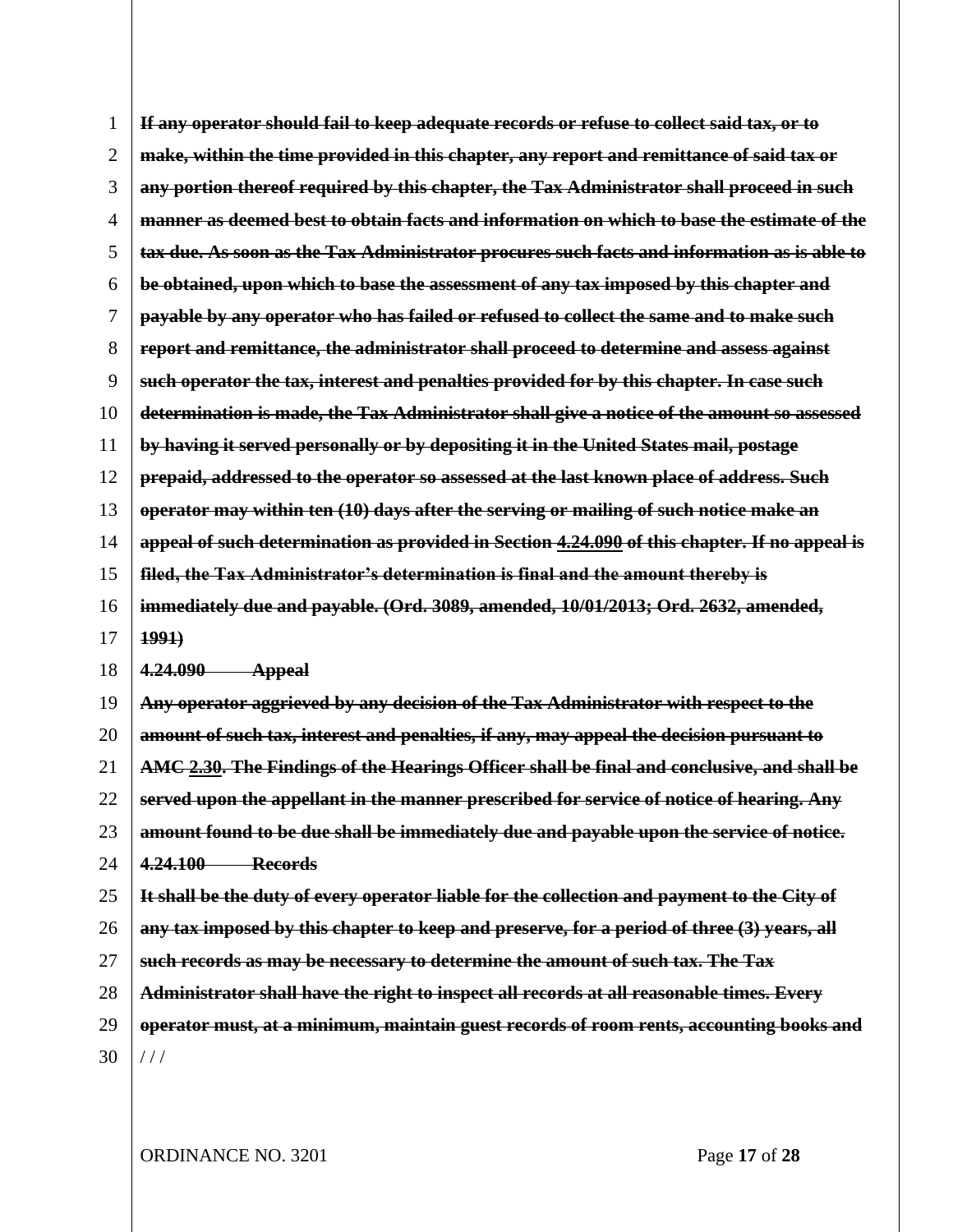1 2 3 4 5 6 7 8 **records of income. The operators must, at a minimum, include n these records a daily room rental register, a cash receipts and deposit journal. These records and books must reconcile to the transient room tax reports and be auditable. They must also reconcile to the operator's income tax reports. If the Tax Administrator finds the books and records of the operator deficient, in that they do not provide adequate support for transient room tax reports filed, or the operator's accounting system is non-auditable, the operator must modify the transient lodging's accounting system to meet the requirements of the Tax Administrator.**

9 **4.24.110 Refunds**

<span id="page-18-0"></span>10 11 12 13 14 15 16 17 18 19 20 21 22 **A. Whenever the amount of any tax, interest or penalty has been overpaid or paid more than once, or has been erroneously or illegally collected or received by the City under this chapter, it may be refunded as provided in subparagraphs [B](#page-18-0) and [C](#page-18-1) of this section, provided a claim in writing therefore, stating under penalty of perjury the specific grounds upon which the claim is founded, is filed with the Tax Administrator within three (3) years of the date of payment. The claim must be on forms furnished by the Tax Administrator. B. An operator may claim a refund, or take as credit against taxes collected and remitted, the amount overpaid, paid more than once or erroneously or illegally collected or received when it is established in a manner prescribed by the Tax Administrator that the person from whom the tax has been collected was not a transient; provided, however, that neither a refund nor a credit shall be allowed unless the amount of the tax so collected has either been refunded to the transient or credited to rent subsequently payable by the transient to the operator.**

<span id="page-18-1"></span>23 24 25 26 27 28 29 30 **C. A transient may obtain a refund of taxes overpaid or paid more than once, or erroneously or illegally collected or received by the City, by filing a claim in the manner provided in subparagraph (A) of this section, but only when the tax was paid by the transient directly to the Tax Administrator, or when the transient having paid the tax to the operator, established to the satisfaction of the Tax Administrator that the transient has been unable to obtain a refund from the operator who collected the tax. D. No refund shall be paid under the provisions of this section unless the claimant**   $1/1$ 

ORDINANCE NO. 3201 Page **18** of **28**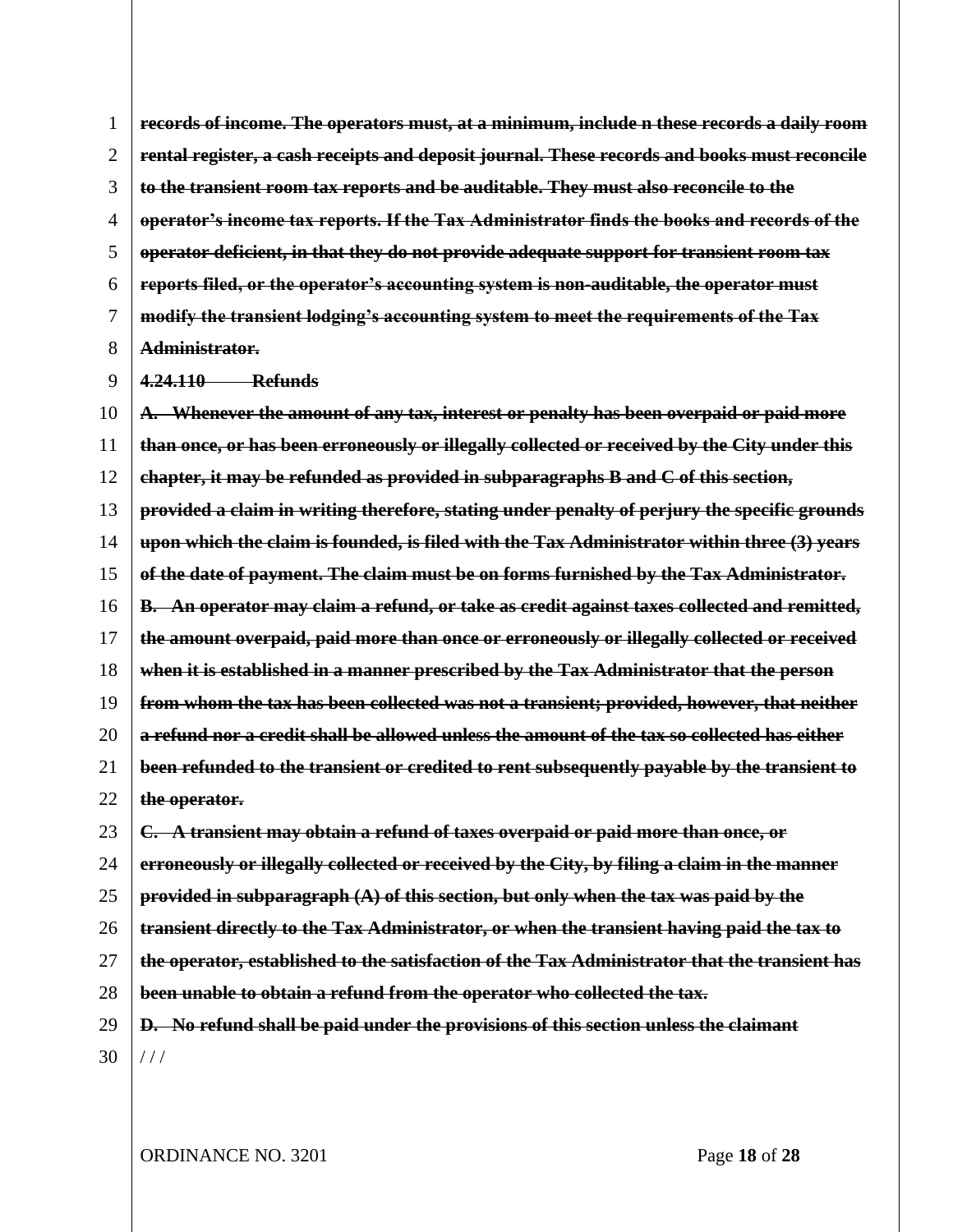1 **establishes that right hereto by written records showing entitlement thereto.** 

2 **4.24.120 Actions to Collect**

3 4 5 6 7 8 9 10 11 12 13 14 15 16 17 18 19 20 21 22 23 24 25 26 27 28 29 30 **Any tax required to be paid by any transient under the provisions of this chapter shall be deemed a debt owed by the transient to the City. Any such tax collected by an operator which has not been paid to the City shall be deemed a debt owed by the operator to the City. Any person owing money to the City under the provisions of this ordinance shall be liable to an action brought in the name of the City of Ashland for the recovery of such amount. In lieu of filing an action for the recovery, the City of Ashland, when taxes due are more than 30 days delinquent, can submit any outstanding tax to a collection agency. So long as the City of Ashland has complied with the provisions set forth in ORS [697.105,](https://ashland.municipal.codes/OR/ORS/697.105) in the event the City turns over a delinquent tax account to a collection agency, it may add to the amount owing an amount equal to the collection agency fees, not to exceed the greater of fifty dollars or fifty percent of the outstanding tax, penalties and interest owning. (Ord. 3089, amended, 10/01/2013; Ord. 2931, amended, 09/19/2006) 4.24.130 Violations Violations of this chapter are punishable as set forth in AMC [1.08.020.](https://ashland.municipal.codes/AMC/1.08.020) It is a violation of this chapter for any operator or other person to: A. Fail or refuse to comply as required herein; B. Fail or refuse to register as required herein; C. Fail or refuse to furnish any return required to be made; D. Fail or refuse to permit inspection of records; E. Fail or refuse to furnish a supplemental return or other data required by the Tax Administrator; F. Render a false or fraudulent return or claim; G. Fail, refuse or neglect to remit the tax to the City by the due date. Violation of subsections A-E and G above shall be considered a Class I violation. Filing a false or fraudulent return shall be considered a Class C misdemeanor, subject to AMC [1.08.](https://ashland.municipal.codes/AMC/1.08) The remedies provided by this section are not exclusive and shall not prevent the City from exercising any other remedy available under the law, nor shall the provisions of this**   $1/1$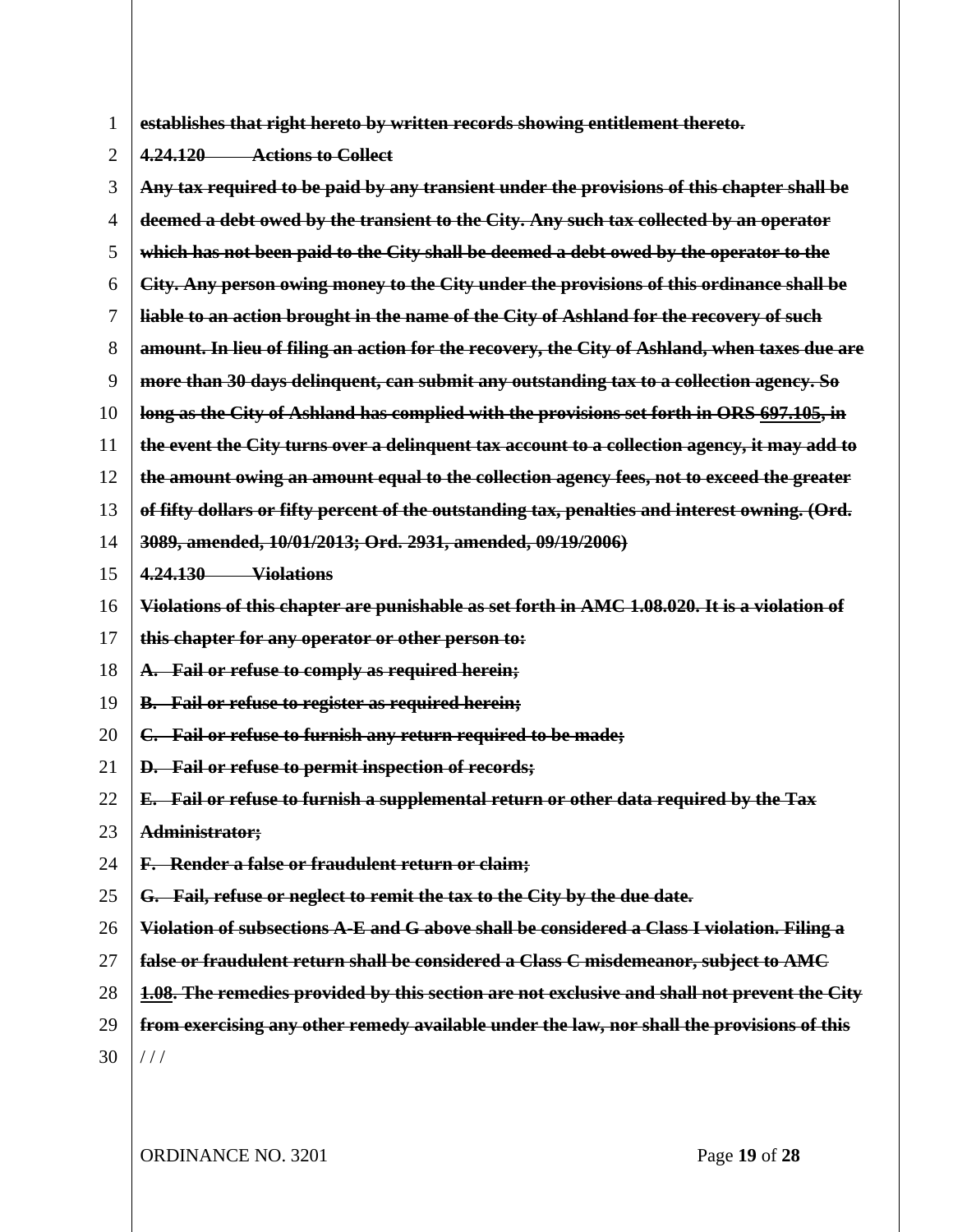| 1  | ordinance prohibit or restrict the City or other appropriate prosecutor from pursuing              |
|----|----------------------------------------------------------------------------------------------------|
| 2  | eriminal charges under state law or City ordinance. (Ord. 3089, amended, 10/01/2013; Ord.          |
| 3  | 3023, amended, 08/03/2010)                                                                         |
| 4  | 4.24.140 Confidentiality                                                                           |
| 5  | Except as otherwise required by law, it shall be unlawful for the City, any officer, employee      |
| 6  | or agent to divulge, release or make known in any manner any financial information                 |
| 7  | submitted or disclosed to the City under the terms of this Ordinance. Nothing in this              |
| 8  | section shall prohibit:                                                                            |
| 9  | A. The disclosure of the names and addresses of any person who are operating a transient           |
| 10 | lodging; or                                                                                        |
| 11 | <b>B.</b> The disclosure of general statistics in a form which would prevent the identification of |
| 12 | financial information regarding an individual operator; or                                         |
| 13 | C. Presentation of evidence to the court, or other tribunal having jurisdiction in the             |
| 14 | prosecution of any criminal or civil claim for amount due the City under this chapter; or          |
| 15 | <b>D.</b> The disclosure of information when such disclosure of conditionally exempt               |
| 16 | information is ordered under public records law procedures; or                                     |
| 17 | E. The disclosure of records related to a business's failure to report and remit the tax           |
| 18 | when the report or tax is in arrears for over six months or the tax arrearage exceeds              |
| 19 | \$5,000.00. The City Council expressly finds and determines that the public interest in            |
| 20 | disclosure of such records clearly outweighs the interest in confidentiality under ORS             |
| 21 | $192.501(5)$ .                                                                                     |
| 22 | 4.24.150 Examining Books, Records or Persons                                                       |
| 23 | The City, for the purpose of determining the correctness of any transient occupancy tax            |
| 24 | return, or for the purpose of an estimate of taxes due, may examine or may cause to be             |
| 25 | examined by an agent or representative designed by it for that purpose, any books, papers,         |
| 26 | records, or memoranda, including copies of operator's state and federal income tax                 |
| 27 | returns, bearing upon the matter of the transient occupancy tax return.                            |
| 28 | <b>SECTION 2.</b> Ashland Municipal Code 2.29.005 is hereby renumbered and amended as follows:     |
| 29 | 2.29.020 005 Definitions                                                                           |
| 30 | 111                                                                                                |
|    |                                                                                                    |

ORDINANCE NO. 3201 Page **20** of **28**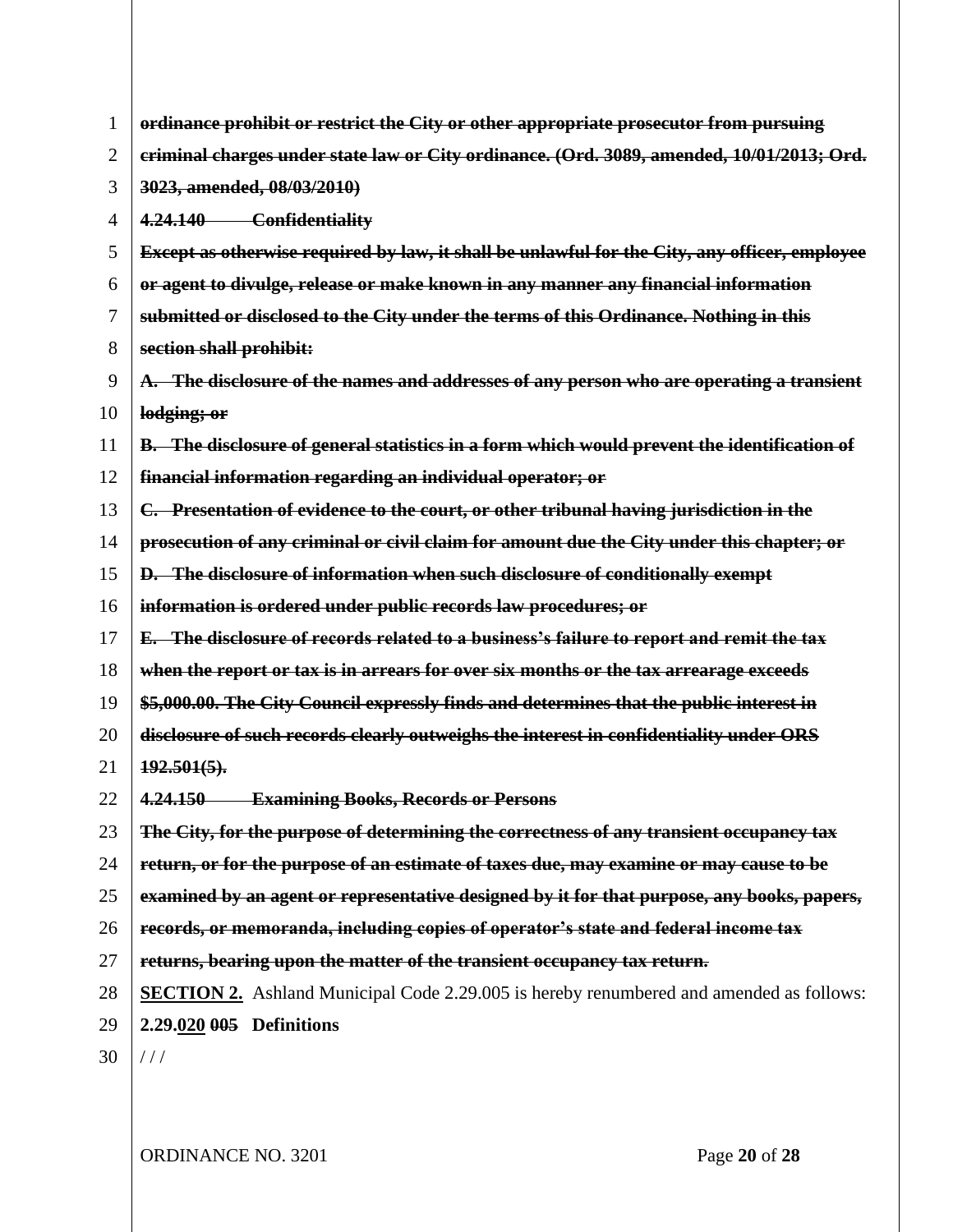1 2 A. "Acquisition" means the inclusion of an artwork in the Ashland Public Art Collection by any means including direct purchase, commission or acceptance of a gift.

B. "Artwork" means visual works of public art as defined herein.

3

4 C. "Ashland Public Art Collection" means all public art acquired by the City by any means.

5 6 D. "Capital improvement program (CIP)" means the City's program for advance planning of capital improvements.

7 8 9 10 11 12 13 14 15 16 17 18 19 E. "City project" or "project" means any capital improvement project in an amount over \$25,000 paid for wholly or in part by the City of Ashland to purchase or construct any public building, decorative or commemorative public structure, sidewalk, or multi-use pathway construction, park facility construction, or any portion thereof, within the limits of the City of Ashland. "City project" or "project" does not include public utility improvements, (e.g. electric, water, sewer, or storm water), LID improvements, including but not limited to streets, sidewalks and associated improvements, property acquisition, earth work, emergency work, minor alterations, rehabilitation, minor or partial replacement, remodeling or ordinary repair or maintenance necessary to preserve a facility. Notwithstanding the above limitation, the Council or responsible contracting officer may include any new city street or utility project (limited to water, sewer and storm water projects) in an amount over \$25,000 as a city project under this article, by either vote of the Council or inclusion in the contract solicitation documents prepared by the responsible contracting officer.

20 F**. "Commercial Development Fee" means funds deposited by a commercial developer into** 

21 22 **the Public Art account when the developer prefers not to incorporate public art into the** 

**project and follow the public art process for art acquisition and approval.**

23 **G.** "Commission" means the Ashland Public Arts Commission created by AMC [2.17.010,](https://ashland.municipal.codes/AMC/2.17.010)

24 consisting of seven members appointed by the mayor and confirmed by the Council.

25 26 **H. G.** "Eligible funds" means a source of funds for projects from which art is not precluded as an object of expenditure.

27 28 **I. H.** "Participating department" means the department that is subject to this article by its sponsorship of a city project.

29 30 **J. I.** "Percent for art" means the program established by this article to set aside a percentage of  $1/1$ 

ORDINANCE NO. 3201 Page **21** of **28**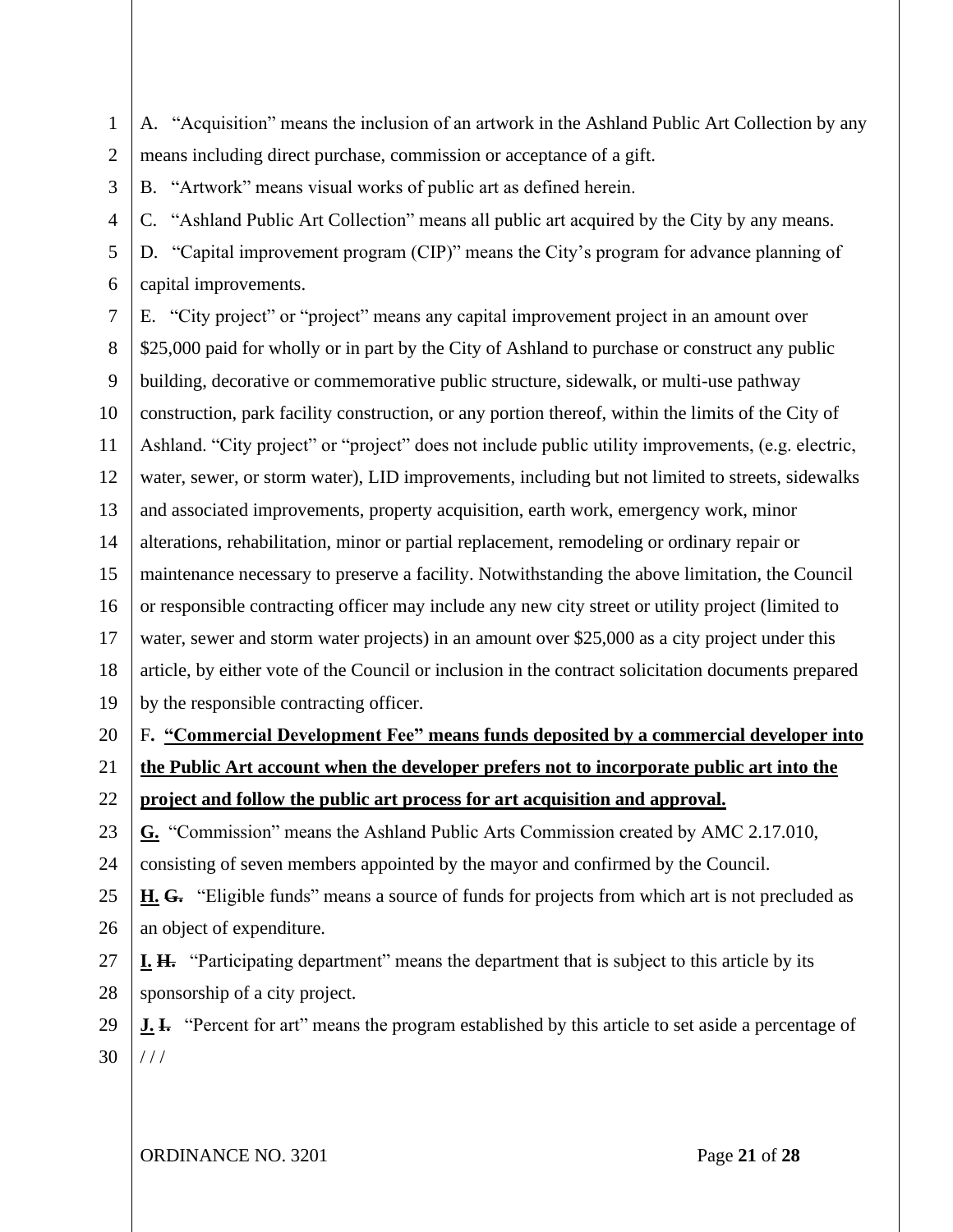1 the total cost of city projects for public art.

2 3 4 **K. J.** "Public art" means all forms of original works of art in any media that has been planned and executed with the specified intention of being sited or staged on City Property or on property owned or controlled by the City of Ashland, usually outside and accessible to the public.

5 6 7 8 **L. K.** "Public art account" means the City of Ashland public art account in the City budget established by this article into which all moneys donated, appropriated or derived pursuant to the percent for art program shall be deposited. Funds within the public art account shall be utilized for the purposes outlined in this article.

9 10 11 **M. L**. "Removal" means the exclusion of an artwork from the Ashland public art collection by the removal and disposal through any available means, such as relinquishing title through sale, gift or destruction.

12 13 **N. M.** "Selection Panel" means a group of individuals selected by the Commission that will evaluate the proposals associated with a particular project in a public meeting.

14 15 **O. N.** "**TLT TOT** Funds" means the portion of transient **lodging occupancy** tax funds allocated for public art.

16 **P. O.** "Commercial Development Fee" means funds deposited by a commercial developer into

17 18 the Public Art account when the developer prefers not to incorporate public art into the project and follow the public art process for art acquisition and approval.

19 20 **Q. P.** "Total cost" means the entire amount of the City's financial contribution toward construction and maintenance of a project.

21 **SECTION 3.** Ashland Municipal Code 6.04.020 is hereby amended as follows:

- 22 **6.04.020 Definitions**
- 23 A**. "**Business activity**" means . Conducting conducting** any occupation, calling, trade,

24 25 26 profession, rental activity, or other transactional activities, including rental of two (2) or more dwelling units and rental of any transient lodgings, with the intent of receiving payment or other valuable consideration.

27 28 B. **"Dwelling Unit" means one (1) or more rooms designed for occupancy by one (1) family and not having more than one (1) kitchen or cooking facility.**

29 30 **C. "Employee" means any individual who performs service for another individual or**   $1/1$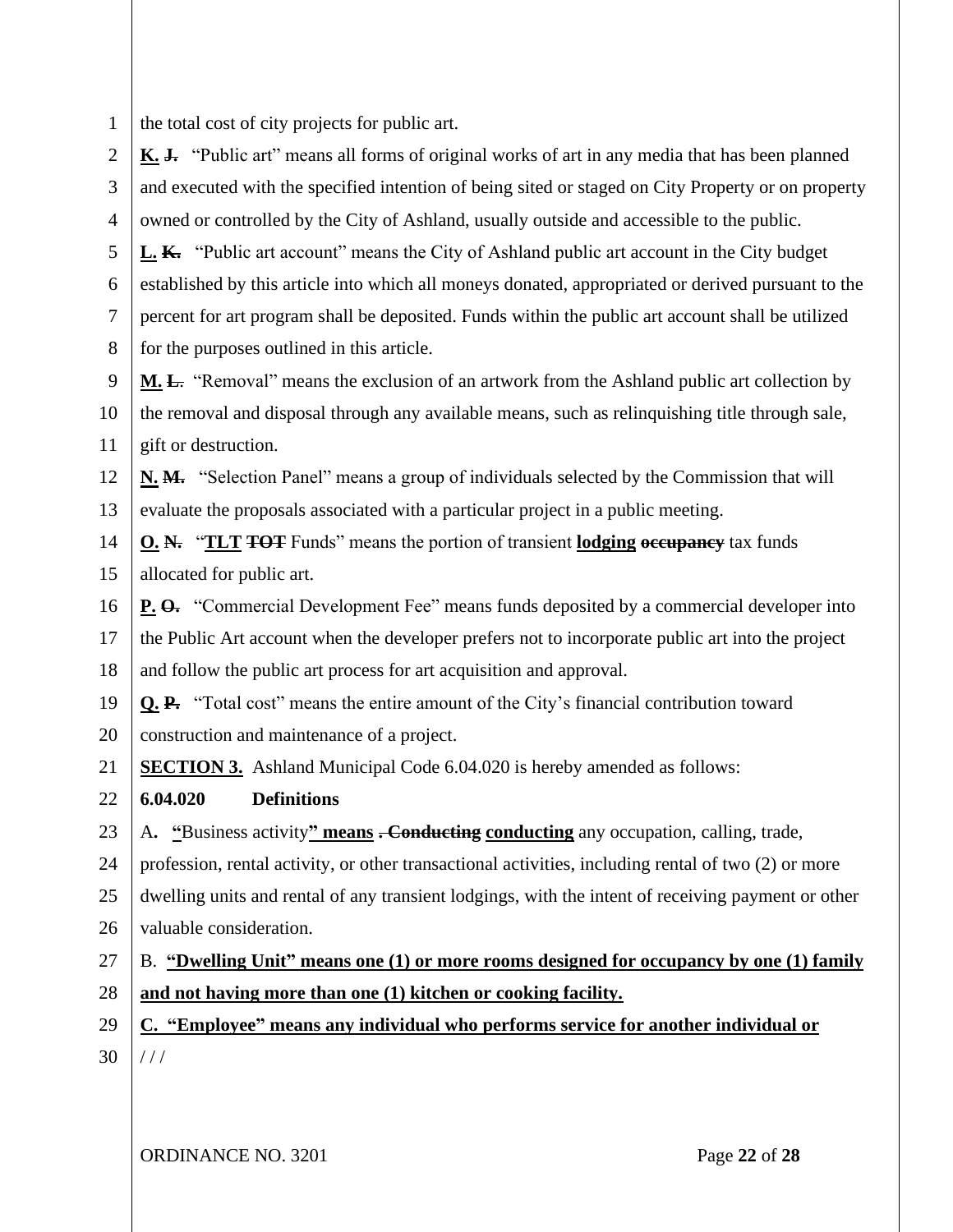| $\mathbf{1}$   | organization having the right to control the employee as to the services to be performed                          |
|----------------|-------------------------------------------------------------------------------------------------------------------|
| $\overline{2}$ | and as to the manner of performance. For purposes of this chapter employee also means a                           |
| 3              | licensed real estate sales person or associate real estate broker who engages in professional                     |
| 4              | real estate activities only as an agent of a real estate broker or organization.                                  |
| 5              | <b>D.</b> "Owner" means $\rightarrow$ A a person who has a financial interest in a business activity, or a person |
| 6              | who actively engages in the operation of a business activity.                                                     |
| $\tau$         | E. "Person" means a person, partner, partnership, limited liability company, or                                   |
| 8              | corporation.                                                                                                      |
| 9              |                                                                                                                   |
|                | F. "Rental activity" means the acceptance of payment or other valuable consideration in                           |
| 10             | exchange for occupancy of two (2) or more dwelling units of any kind for any length of time                       |
| 11             | or in exchange for occupancy of one (1) or more transient lodgings.                                               |
| 12             | G. "Transient lodging" means - Property property which is used or designed for occupancy by                       |
| 13             | transients for dwelling, lodging, or sleeping purposes and which is rented or intended for rent on                |
| 14             | a daily or weekly basis to transients for a charge or fee paid or to be paid for rental or use of                 |
| 15             | facilities. Hotels, motels, inns, traveler's accommodations as defined in AMC 18.08.795,                          |
| 16             | mobile homes, or house trailers at recreational vehicle/camping parks or other fixed locations, or                |
| 17             | other similar structures or portions thereof which meet the above criteria are transient lodgings                 |
| 18             | for purposes of this chapter 6 and Chapter 4.                                                                     |
| 19             | C. Rental activity. The acceptance of payment or other valuable consideration in exchange                         |
| 20             | for occupancy of two or more dwelling units of any kind for any length of time or in                              |
| 21             | exchange for occupancy of one or more transient lodgings, as defined in AMC 4.24.010.B                            |
| 22             | for a period of less than thirty (30) days.                                                                       |
| 23             | D. Person. Includes a person, partner, partnership, limited liability company, or                                 |
| 24             | corporation.                                                                                                      |
| 25             | E. Owner. A person who has a financial interest in a business activity, or who actively                           |
| 26             | engages in the operation of a business activity.                                                                  |
| 27             | F. Employee. Any individual who performs service for another individual or organization                           |
| 28             | having the right to control the employee as to the services to be performed and as to the                         |
| 29             | manner of performance. For purposes of this ordinance employee also means a licensed                              |
| 30             | //                                                                                                                |
|                |                                                                                                                   |

ORDINANCE NO. 3201 Page **23** of **28**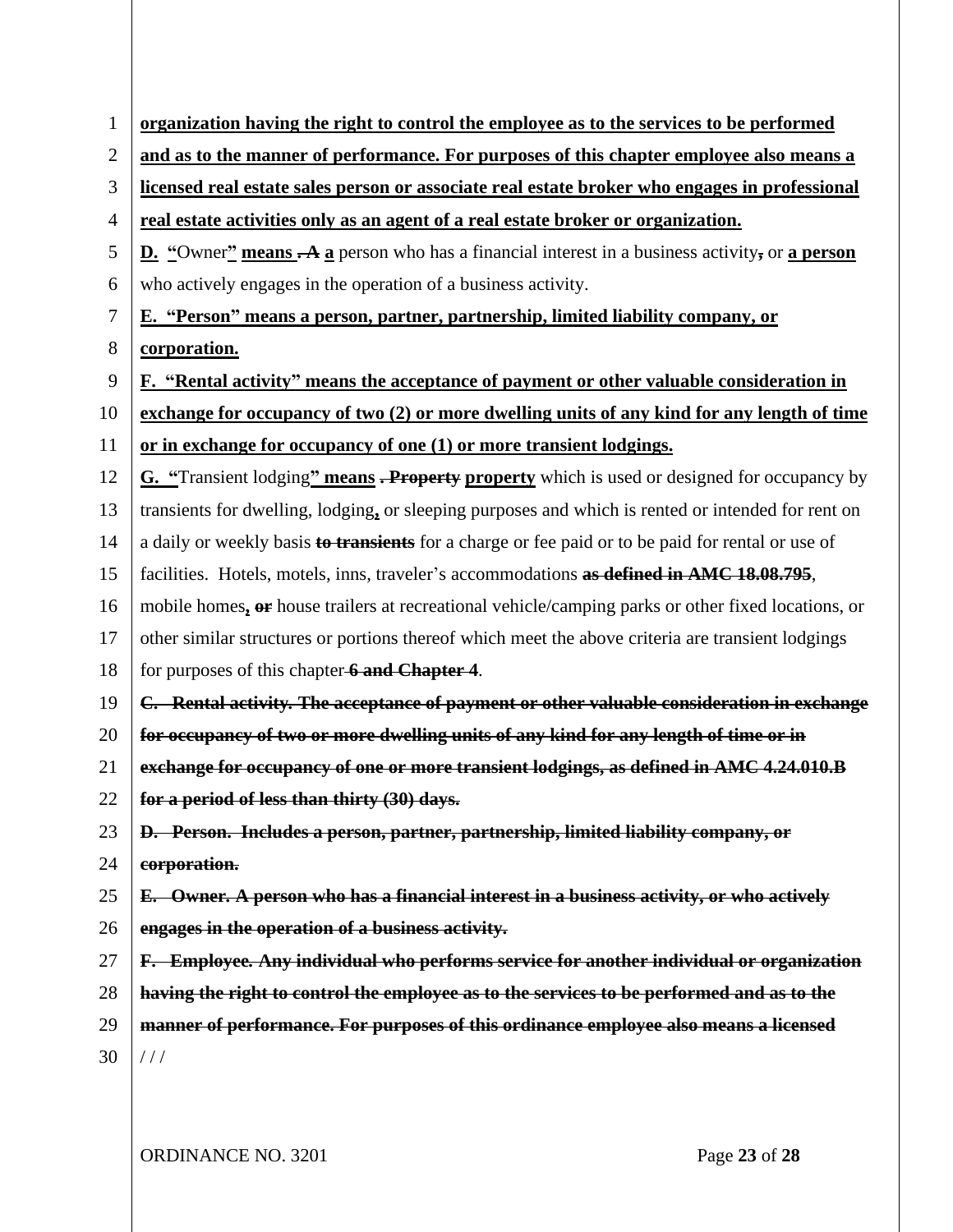1 2 3 4 5 6 7 8 9 10 11 12 13 14 15 16 17 18 19 20 21 22 23 24 25 26 27 28 29 30 **real estate sales person or associate real estate broker who engages in professional real estate activities only as an agent of a real estate broker or organization. G. Dwelling Unit. One or more rooms designed for occupancy by one (1) family and not having more than one (1) kitchen or cooking facility. SECTION 4.** Ashland Municipal Code 13.03.060 is hereby amended as follows: **13.03.060 Criteria**  A. The **Director of** Public Works **Director or the Director's designee** shall review the application for its strict compliance with the mandatory criteria listed below. There are no variances or exceptions to the criteria **listed in this chapter of this ordinance**. 1. *Location Within a Permitted Zone.* Permits and agreements for occupancy or use of the sidewalk permit area are available only if the property is located in one of the following zoning districts: C-1-D (Commercial Downtown), C-1 (Commercial), or E-1 (Employment). 2. *Use of Building Occupant.* A sidewalk permit area may be approved only for use of the adjacent occupant, with the consent of the property owner, if different. 3. *Minimum Six Foot Clearance*. Except as specified on the Downtown Sidewalk Usage Map, when the sidewalk is eleven **(11)** feet or more in width, there shall be at least eight (8) feet clear and unobstructed passageway between the sidewalk permit area boundary and any City owned or controlled fixtures or structures; when the sidewalk is less than eleven feet in width, there shall be at least six (6) feet clear and unobstructed passageway between the sidewalk permit area boundary and any City owned or controlled fixtures or structures. Fixtures or structures includes but not limited to fire hydrants, benches, barriers, street trees, bike racks, lamp posts, sign posts, or the curb edge, whichever is closest. The Public Works Director may require more clearance if necessary to accommodate pedestrian movement and ADA access. 4. *Other Placement Standards.* Except as specified on the Downtown Sidewalk Usage Map, neither the sidewalk permit area itself, nor any object located therein shall be placed, installed, used or maintained: a. Within six feet (6') of the outer edge of any roadway; b. Within ten feet (10') of any crosswal;  $1/1$ 

ORDINANCE NO. 3201 Page 24 of 28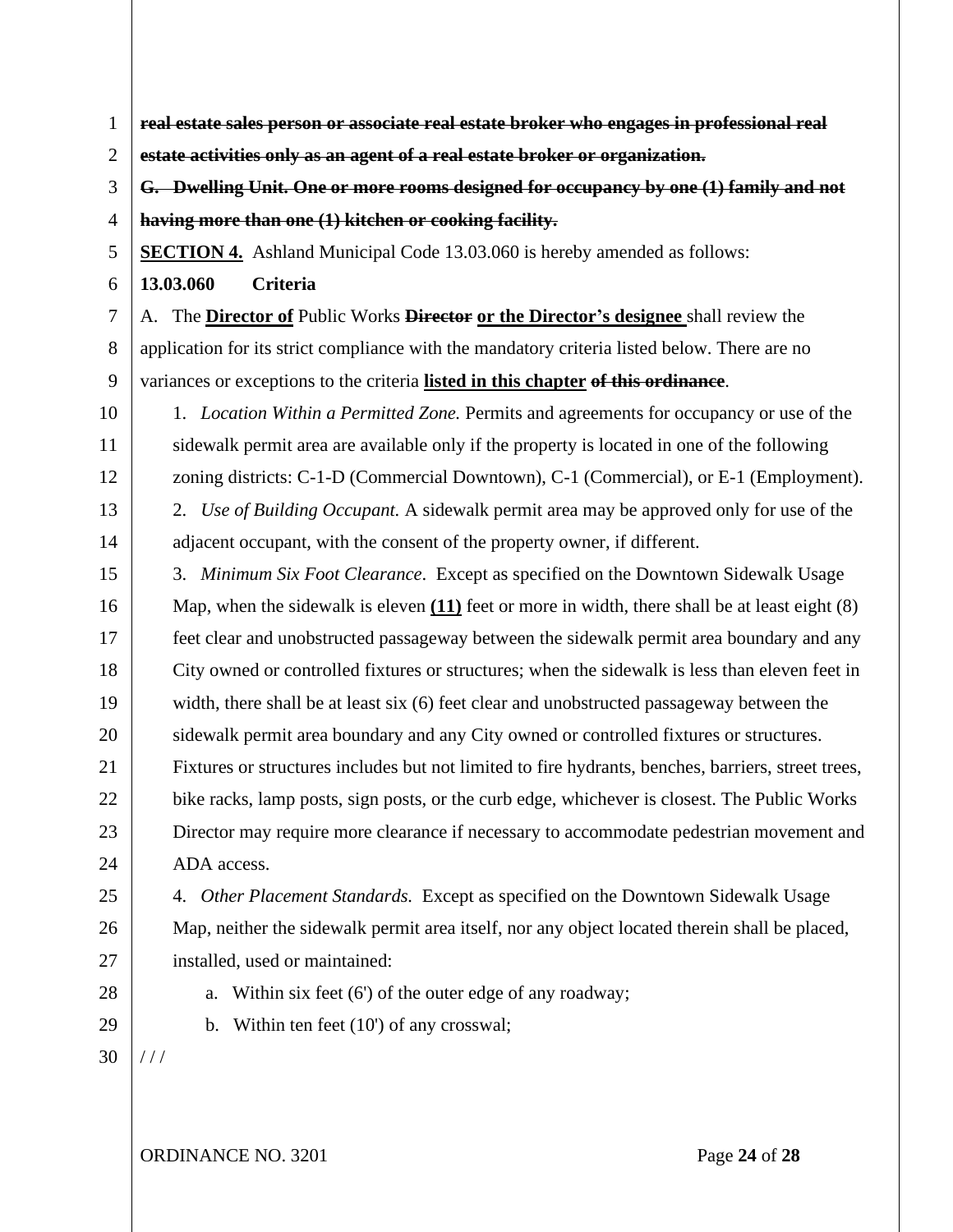| $\mathbf{1}$   | Within six feet (6') of any fire hydrant or other emergency facility;<br>c.                               |  |
|----------------|-----------------------------------------------------------------------------------------------------------|--|
| $\overline{2}$ | Within ten feet (10') of any driveway or alley entrance/exit; or<br>d.                                    |  |
| 3              | In the public right-of-way within any un-authorized zoning district, including all<br>e.                  |  |
| 4              | residential zoning districts                                                                              |  |
| 5              | Within 3 feet (3') from either end of approved bicycle parking U-racks<br>f.                              |  |
| 6              | Within the footprint of any bus stop areas.<br>g.                                                         |  |
| 7              | Within fifteen feet of an intersection.<br>h.                                                             |  |
| 8              | Notwithstanding the above, certain functional items [e.g., publication boxes] may be                      |  |
| 9              | located within 24 inches of the roadway edge/ curb face.                                                  |  |
| 10             | 5. Materials and construction standards. All temporary structures or object (including                    |  |
| 11             | furnishings such as tables and chairs), placed in the sidewalk permit area shall be of a                  |  |
| 12             | weatherproof and sturdy construction, (i.e. solid wood, iron, noncorrosive metal, cement, or              |  |
| 13             | similar material). Except when otherwise specified in a resolution of the City Council                    |  |
| 14             | <b>Resolution</b> , plastic is prohibited as suitable material for structures and furnishings; similarly, |  |
| 15             | materials which stain or damage the sidewalk are prohibited. Said items shall comply fully                |  |
| 16             | with all applicable regulations, including building codes, land use ordinances, and                       |  |
| 17             | resolutions Resolutions of the City. The City Council may adopt by Resolution material                    |  |
| 18             | and construction standards [including typicals], for public furnishings placed in the sidewalk            |  |
| 19             | permit area.                                                                                              |  |
| 20             | 6. Maintenance and installation standards. Any item placed, installed or maintained within                |  |
| 21             | the sidewalk permit area shall be subject to the following maintenance standards:                         |  |
| 22             | a. No object shall be chained, bolted, or otherwise attached to any fixture, tree or city                 |  |
| 23             | functional item located in the public right-of-way, nor shall any object be attached to the               |  |
| 24             | surface of the right-of-way.                                                                              |  |
| 25             | b. Objects shall be designed and constructed to be movable by one person and where                        |  |
| 26             | practical, wheels shall be attached or attachable to allow for ease of movement.                          |  |
| 27             | Objects placed in a sidewalk permit area shall not be used to violate any other<br>c.                     |  |
| 28             | applicable code, including provisions and limitations on signage.                                         |  |
| 29             | d. Objects, such as furnishings, placed in the sidewalk permit area shall have                            |  |
| 30             | //                                                                                                        |  |
|                |                                                                                                           |  |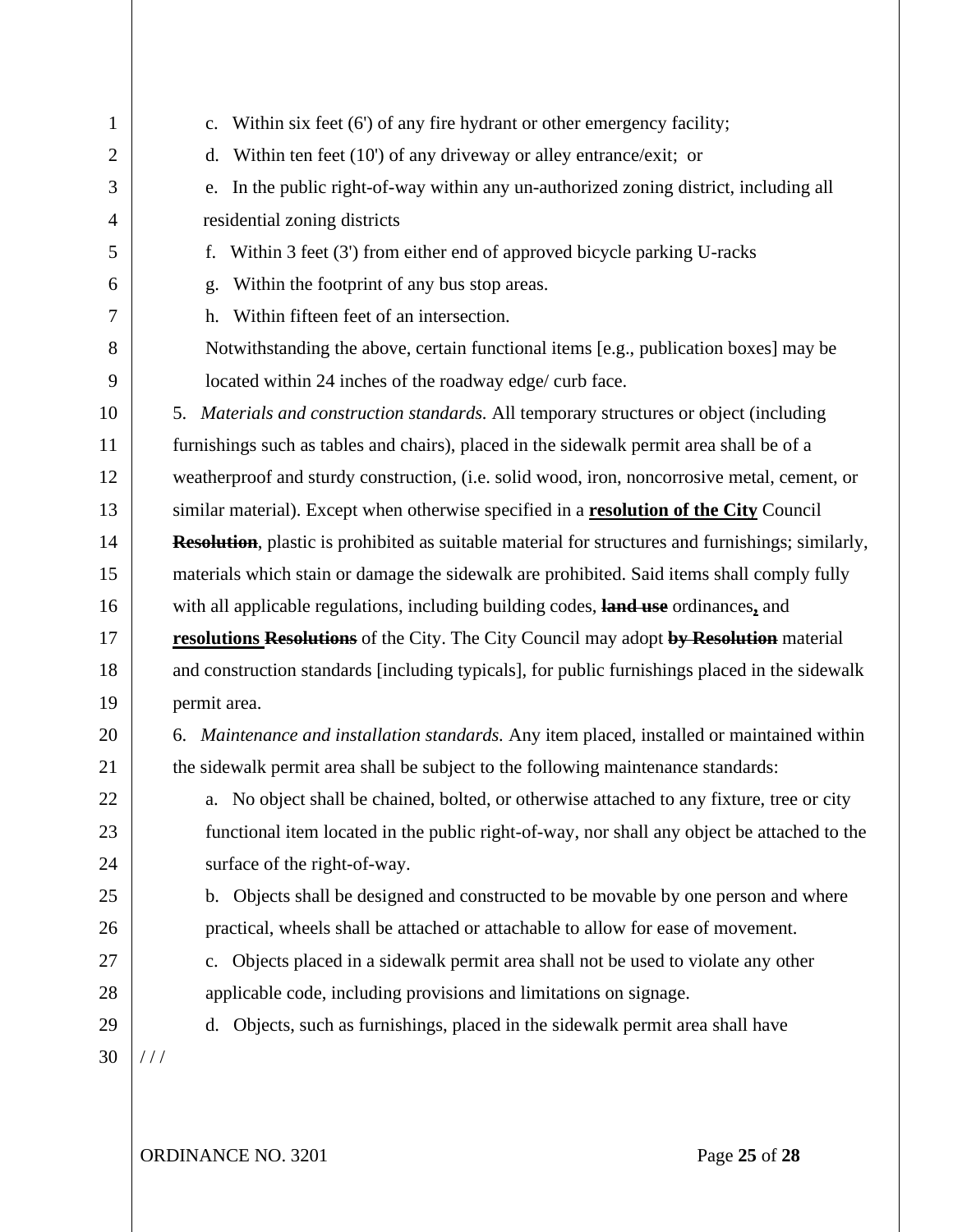1  $\overline{2}$ 3 4 5 6 7 8 9 10 11 12 13 14 15 16 17 18 19 20 21 22 23 24 25 26 27 28 29 30 information affixed to the exterior of the object including the name and address of the owner and the name of the establishment with which the object is associated including an emergency contact number. e. Objects occupying the sidewalk permit area shall be maintained in a clean and orderly condition and in good repair at all times. This includes but is not limited to maintaining a condition which is reasonably free of dirt, rust and grease. The item is reasonably free of chipped, faded, peeling or cracked paint. All structural and/or moving parts are in working order and pose no safety hazard to the public. Any glass or plastic (such as display windows) are unbroken and reasonably free of cracks, dents, blemishes and discoloration. f. Objects must maintain a weather proof or weather resistant quality. g. Objects shall be designed to be stable and self supporting under a wind load of at least **twenty (**20**)** pounds per square foot without attachment to the pavement or any other object. 7. *Illegal structures or usage.* No sidewalk permit area will be approved if the permit area or six (6) foot clearance area adjacent to the permit area contains structures, fixtures, obstructions or materials which have been illegally placed or affixed to or in the City rightof-way. For purposes of this ordinance Illegal structure or usage includes not only items placed or activities conducted without a permit but also items or activities which were initially placed or conducted lawfully but for which the owner/operator has failed to maintain current payment to the City. 8. *Minimum Square Footage.* Except for functional objects, the sidewalk permit area is a minimum of fifty (50) square feet or as otherwise designated on the Downtown Sidewalk Usage Map. This provision does not apply to interim regulations for publication boxes. 9. *Minimum Duration.* The minimum duration of the permit is yearly (twelve months, whether or not the entire year is available for use). This provision does not apply to interim regulations for publication boxes. 10. *Arrearages to the City or Pending City Violations.* No sidewalk permit area will be approved for one year after a person or entity applying for the permit has been found in  $1/1$ 

ORDINANCE NO. 3201 Page **26** of **28**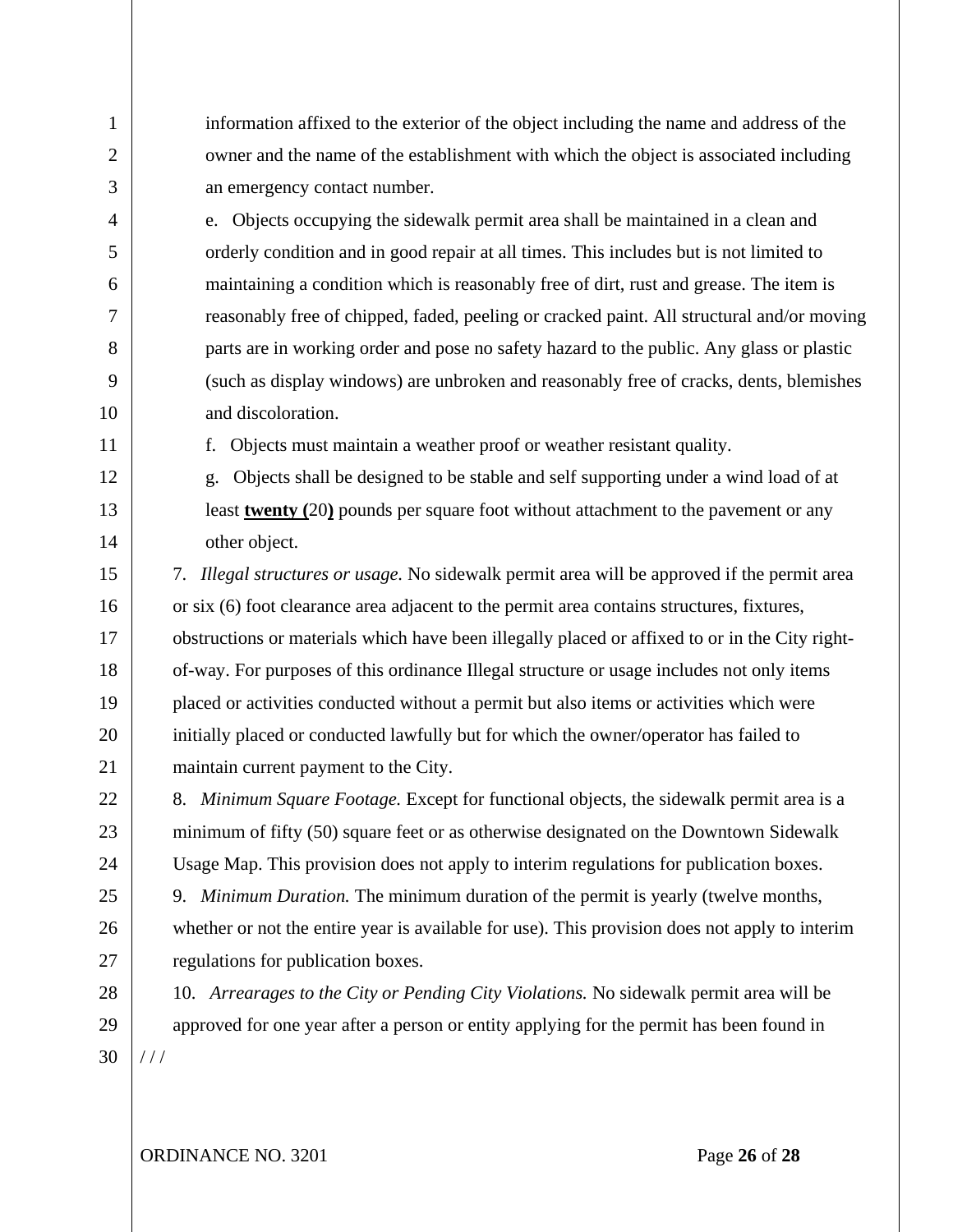| $\mathbf{1}$ |                                                                                                     |  |  |  |
|--------------|-----------------------------------------------------------------------------------------------------|--|--|--|
|              | violation or is currently subject to an active violation proceedings for violation of the City of   |  |  |  |
| 2            | Ashland Municipal Code concerning or relating to the activity to be conducted in the permit         |  |  |  |
| 3            | area. This includes but is not limited to actions for failure to maintain business license,         |  |  |  |
| 4            | arrearages of other delinquency in food and beverage tax receipts, transient <b>lodging</b>         |  |  |  |
| 5            | <b>eccupancy</b> taxes or unpaid balances under the prior sidewalk dining ordinance.                |  |  |  |
| 6            | 11. Alcoholic beverages. The Public Works Director shall forward all applications for               |  |  |  |
| $\tau$       | review by the City Recorder for any proposed use which involves alcoholic beverages.                |  |  |  |
| 8            | Written approval of the designated City official in accordance with City ordinances is              |  |  |  |
| 9            | required for any such proposed use, in addition to state regulatory requirements.                   |  |  |  |
| 10           | 12. Liability Release, Indemnity, Hold Harmless, and Insurance. No sidewalk permit area will        |  |  |  |
| 11           | be approved without an executed release agreement and insurance certificates as required by         |  |  |  |
| 12           | AMC 13.03.070.                                                                                      |  |  |  |
| 13           | <b>SECTION 5. Codification.</b> In preparing this ordinance for publication and distribution, the   |  |  |  |
| 14           | City Recorder shall not alter the sense, meaning, effect, or substance of the ordinance, but within |  |  |  |
| 15           | such limitations, may:                                                                              |  |  |  |
| 16           | (a) Renumber sections and parts of sections of the ordinance;                                       |  |  |  |
| 17           | (b) Rearrange sections;                                                                             |  |  |  |
| 18           | (c) Change reference numbers to agree with renumbered chapters, sections or other parts;            |  |  |  |
| 19           | (d) Delete references to repealed sections;                                                         |  |  |  |
| 20           | (e) Substitute the proper subsection, section, or chapter numbers;                                  |  |  |  |
| 21           | (f) Change capitalization and spelling for the purpose of uniformity;                               |  |  |  |
| 22           | (g) Add headings for purposes of grouping like sections together for ease of reference; and         |  |  |  |
| 23           | (h) Correct manifest clerical, grammatical, or typographical errors.                                |  |  |  |
| 24           | Substitute "TLT" for "TOT" where appropriate, including in Title 18, the Ashland Land<br>(i)        |  |  |  |
| 25           | Use Ordinance.                                                                                      |  |  |  |
| 26           | <b>SECTION 6.</b> Severability. Each section of this ordinance, and any part thereof, is severable, |  |  |  |
| 27           | and if any part of this ordinance is held invalid by a court of competent jurisdiction, the         |  |  |  |
| 28           | remainder of this ordinance shall remain in full force and effect.                                  |  |  |  |
| 29           | //                                                                                                  |  |  |  |
| 30           | //                                                                                                  |  |  |  |
|              |                                                                                                     |  |  |  |
|              |                                                                                                     |  |  |  |
|              | ORDINANCE NO. 3201<br>Page 27 of 28                                                                 |  |  |  |